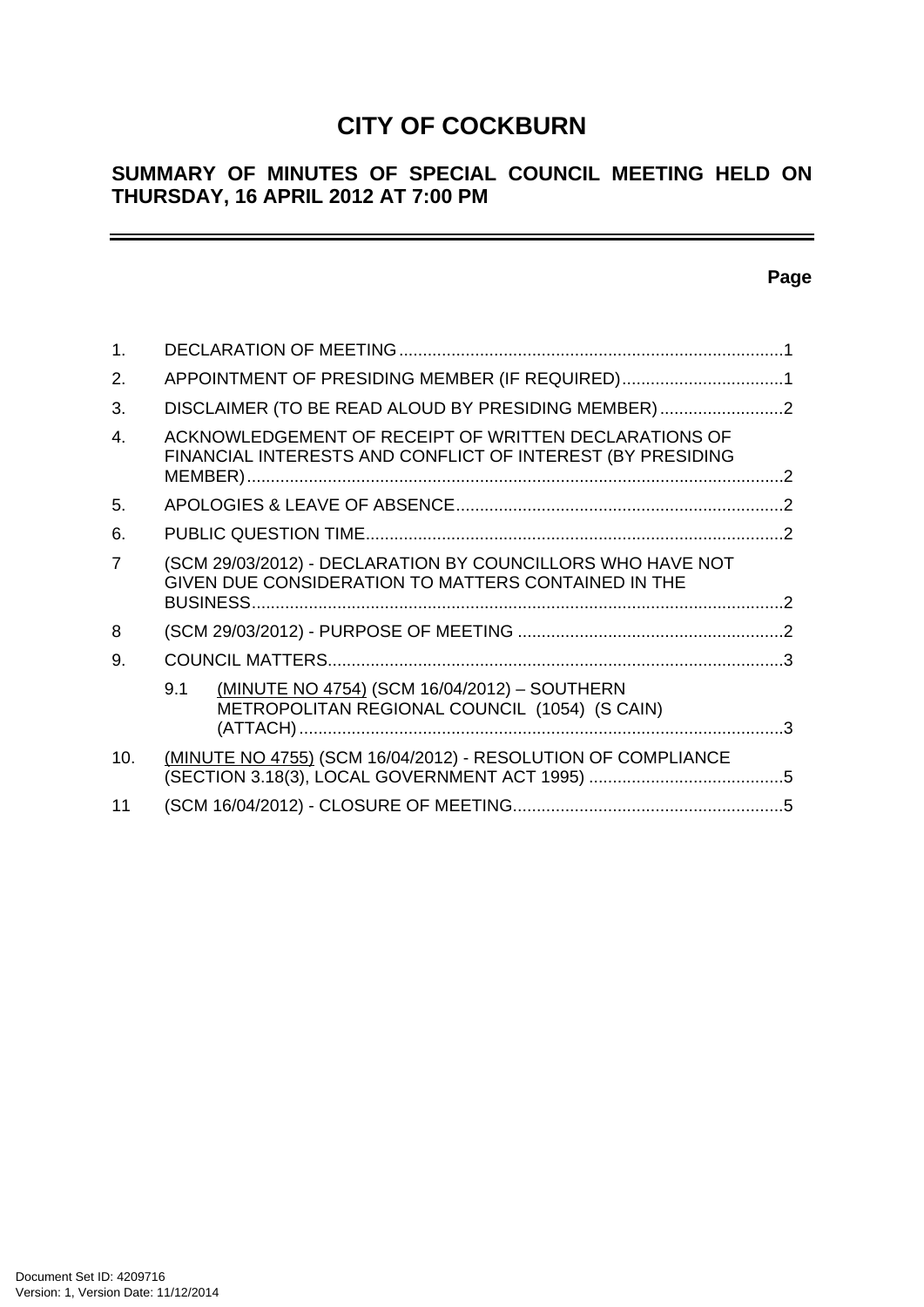Document Set ID: 4209716<br>Version: 1, Version Date: 11/12/2014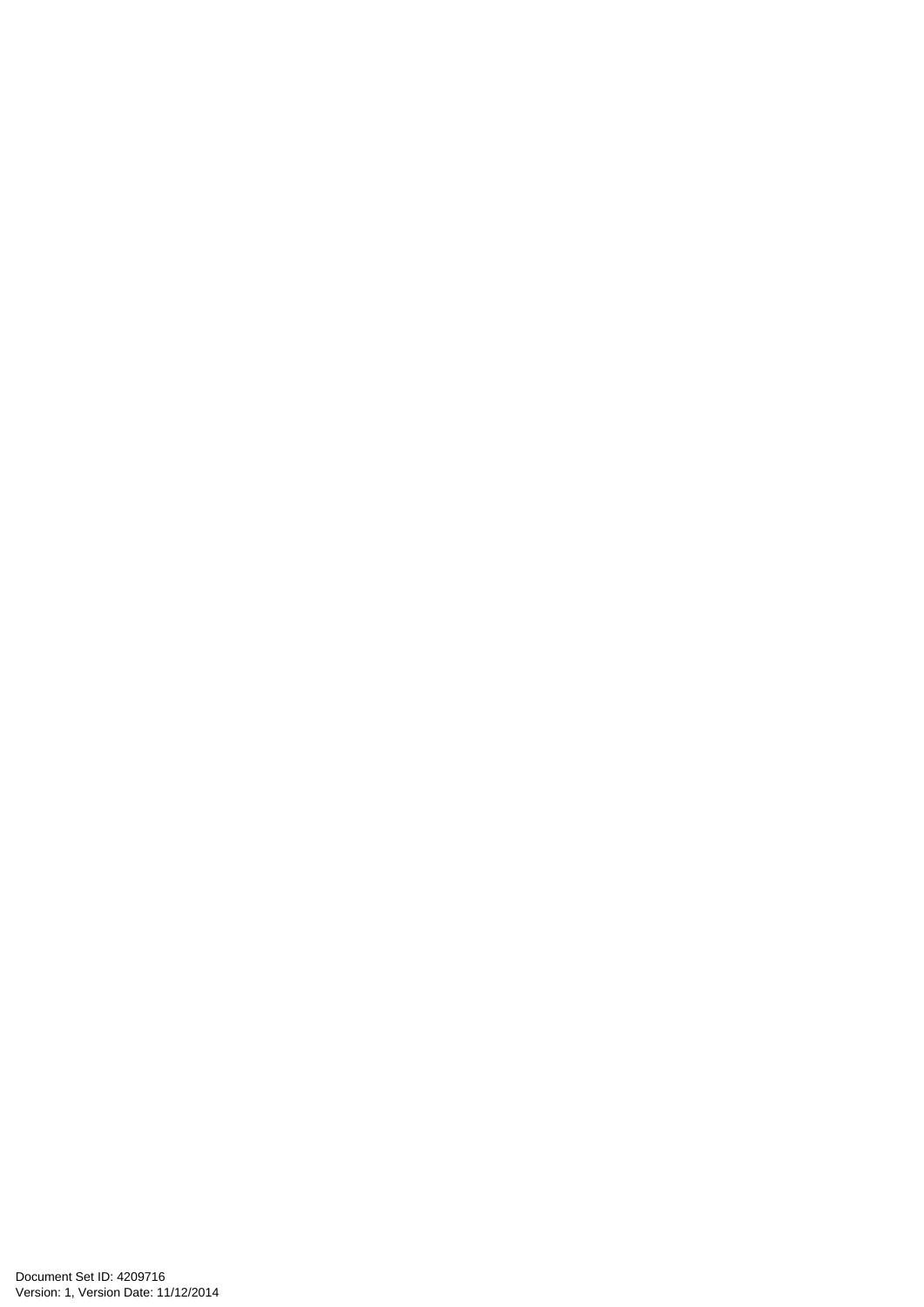# **CITY OF COCKBURN**

# **MINUTES OF SPECIAL COUNCIL MEETING HELD ON THURSDAY, 16 APRIL 2012 AT 7:00 PM**

# **PRESENT:**

### **ELECTED MEMBERS**

| Mr L Howlett       | Mayor (Presiding Member) |
|--------------------|--------------------------|
| Mr K Allen         | Deputy Mayor             |
| Mr Y Mubarakai     | Councillor               |
| Mr S Portelli      | Councillor               |
| Ms L Smith         | Councillor               |
| Mrs C Reeve-Fowkes | Councillor               |
| Mr T Romano        | Councillor               |
| Mr S Pratt         | Councillor               |
| Mrs V Oliver       | Councillor               |
| Mr B Houwen        | Councillor               |

# **IN ATTENDANCE**

| $\sim$ 100 $\mu$      | <b>Chief Executive Officer</b>          |
|-----------------------|-----------------------------------------|
| $\sim$                | Acting Director, Engineering & Works    |
| $\sim$                | Acting Director, Planning & Development |
| Ms S. Seymour-Eyles - | <b>Manager Corporate Communications</b> |
| $\sim$                | PA to Chief Executive Officer           |
|                       |                                         |

# **1. DECLARATION OF MEETING**

The Presiding Member declared the meeting open at 7.02pm.

# **2. APPOINTMENT OF PRESIDING MEMBER (If required)**

Not applicable.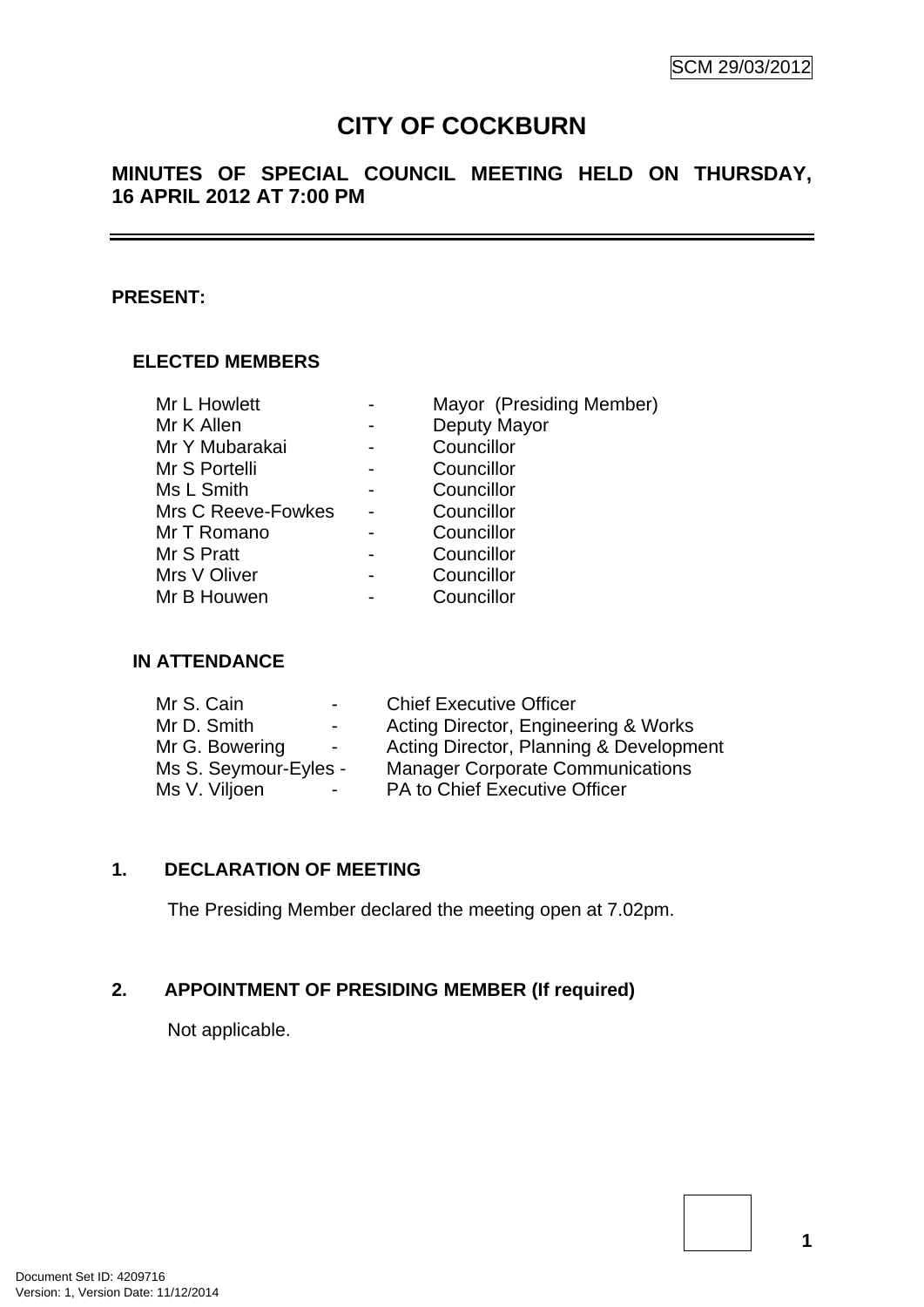# **3. DISCLAIMER (To be read aloud by Presiding Member)**

Members of the public, who attend Council Meetings, should not act immediately on anything they hear at the Meetings, without first seeking clarification of Council's position. Persons are advised to wait for written advice from the Council prior to taking action on any matter that they may have before Council.

# **4. ACKNOWLEDGEMENT OF RECEIPT OF WRITTEN DECLARATIONS OF FINANCIAL INTERESTS AND CONFLICT OF INTEREST (by Presiding Member)**

Nil

# **5. APOLOGIES & LEAVE OF ABSENCE**

Nil

# **6. PUBLIC QUESTION TIME**

 Note: Public questions may be asked only on the subject matter of the Special Council Meeting.

# WRITTEN QUESTIONS

#### **Mr Mark Blundell, 9 Devinish Way, Leeming**

- *Q1 Does Council accept the findings of the DEC 20 March 2012 COMP Report?*
- A1 For the record it should be noted that the City of Cockburn was not a party to the COMP report, we were not a submissioner to the study and therefore make no comment on the report.
- *Q2 Does the Council have any report or findings of its own that contradict the COMP report?*
- A2 See A1.
- *Q3. On what basis does Council refute the conclusion of the COMP Report that the findings of odours attributable to the SMRC and triggering a high level of annoyance constitute ongoing breach of the licence?*
- A3 As we have already answered, the City of Cockburn was not party to the report and did not contribute to it in any way, and therefore it is not appropriate to make any observations on it.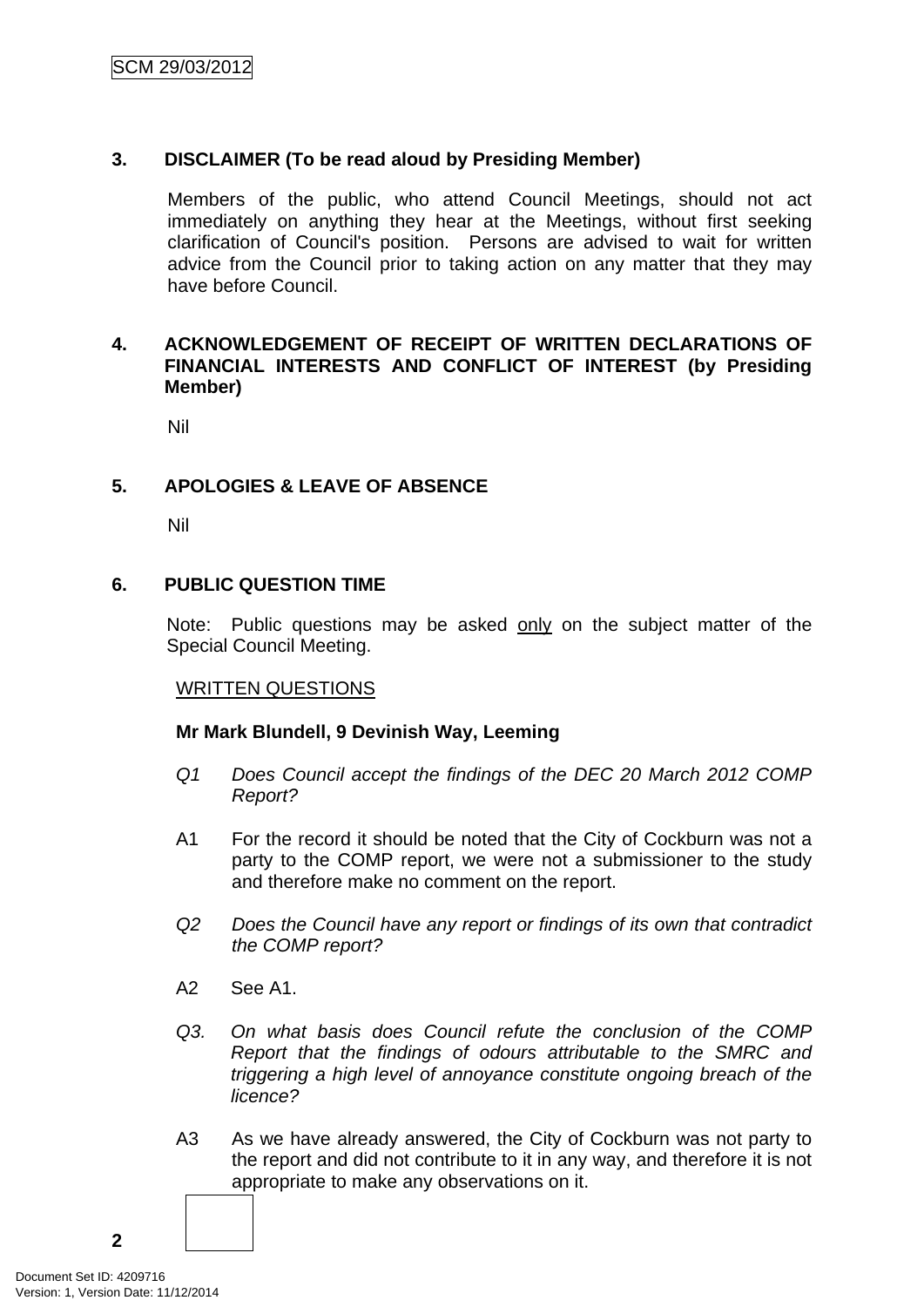- *Q4 What basis can Council have for committing ratepayers' funds to an appeal process challenging DEC's lawful decision?*
- A4 A decision to appeal the licence has been made by the SMRC. A recommendation to support or otherwise this appeal is before Council this evening. The rationale for the City to continue its support of the SMRC has been outlined in the Officer's report.

# QUESTIONS FROM THE GALLERY

# **Mr Glen Diggins, 11 Nancy Way, Coogee**

- *Q1 Is it possible that the proposed pilot torrefaction plant might, in the future, become another SMRC.*
- A1 This matter is not before Council for consideration at this meeting and is therefore unrelated to tonight's agenda.
- *Q2 In the report, it does mention the use of landfill as a possibility in the short term. At what stage would the amount of landfill trigger the Federal Government's carbon tax and have an impact on the Council?*
- A2 Noting that this is somewhat hypothetical, the City's 2011 assessment of its carbon liability for Henderson was just below the 25,000 tonnes that would trigger the carbon tax. That was based last year on the City receiving no Municipal solid waste at all from its own sources or any other surrounding Councils, so it is entirely probable that based on receiving MSW as of today that we will trigger a carbon tax on all of that.
- *Q3 In regard to providing additional funds to the SMRC as part of their appeal, at what stage would the Council consider whether they are putting good money after bad?*
- A3 Noting this again is a hypothetical question because it is up to Council to resolve whether it continues to support the RRRC project or not, so I am not sure I can say any more as it is a matter of Council.

# **Mr Rod Olson, Portcullis Drive, Willetton**

- *Q1 In light of the enquiry and the appeal process that is just going through, I would like to ask the question of Mr Romano in his capacity of the head of the SMRC. The equipment and the hardware at the waste composting facility, is that suitable for relocation and have you considered moving it away from where it is to an area where there is no population?*
- A1 This matter is not before Council for consideration at this meeting and

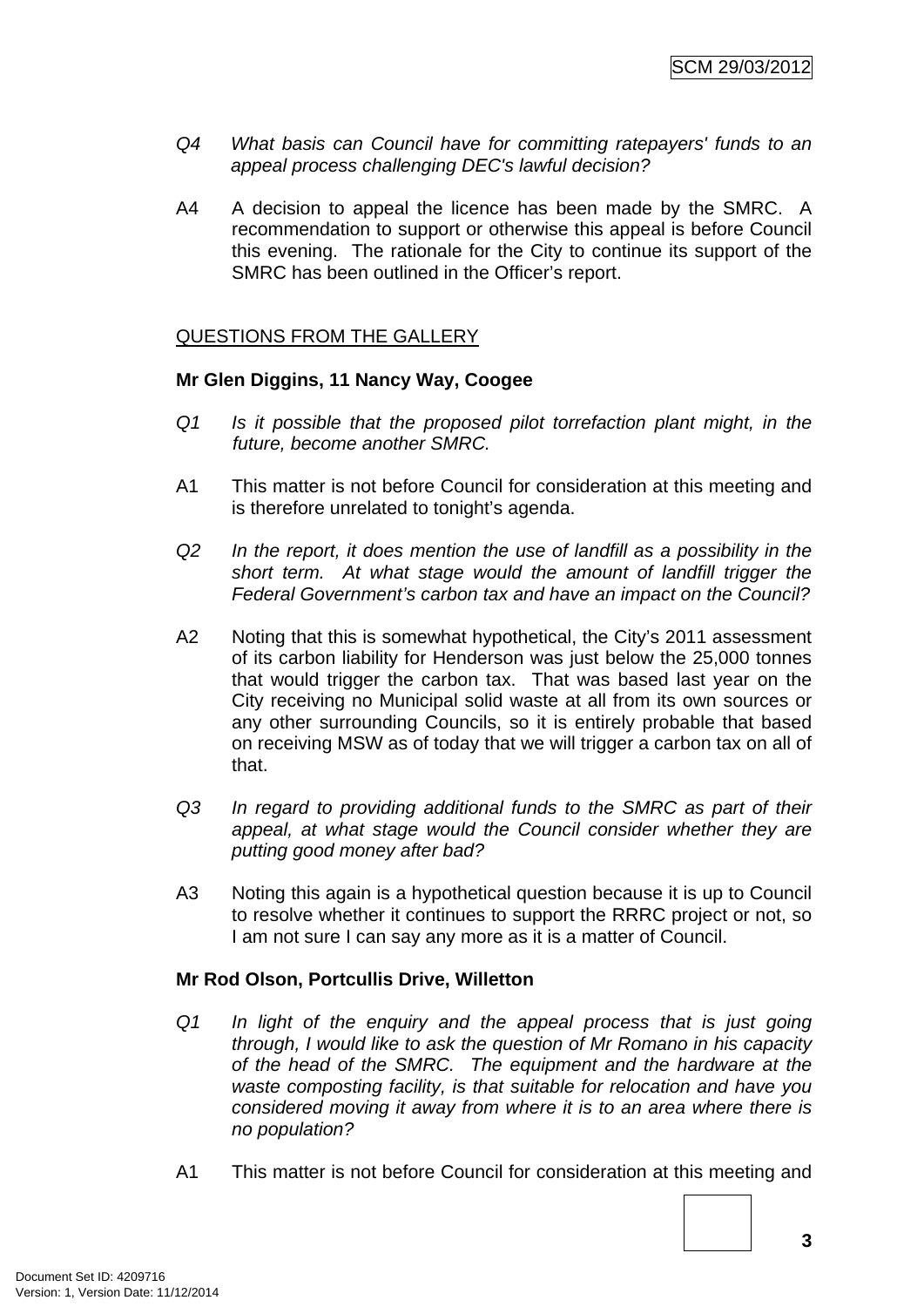is therefore unrelated to tonight's agenda.

- *Q2 I would like to draw a parallel to the live cattle export where there is some concern about downstream processing of the animals, and I just wondered if Council has ever considered doing a questionnaire of some of your ratepayers – do they know or do they care what happens to the rubbish that is picked up from the street side? I have asked a lot of people and they say they don't know, that it just goes into a bin and every now and then they read in the paper there is an odour over there in Melville or Canning Vale. Have you done any research of downstream responsibility of your waste once it is picked up?*
- A2 Noting this response can only be given in the context of the item on the agenda, as that is what a Special Council Meeting is about; an agenda attachment to the item includes a community response where they looked specifically at ratepayers across the district, including Cockburn, and their views of waste processing and its diversion. The City also seeks answers each year on its Community Perceptions Survey about what ratepayers consider about its waste processing services, and that information is published on our website.

# **Mr Phil Nixon, 11 Stenton Corner, Leeming**

- *Q1 If the City of Cockburn actions support of the continuation of a facility found to have breached its lawful obligations under State licence, doesn't that in turn breach the City's due diligence requirements?*
- A1 The SMRC is an independent, constituted body. It holds the licence in its own right and the licence conditions are specifically on the SMRC and not on the City of Cockburn.
- *Q2 The Establishment Agreement signed by the City of Cockburn, at Section 5, (quote) requires the SMRC and each of its Councils without loss being incurred to carry out the regional services so that services and facilities are provided to the consumer at a reasonable cost with due regard to community needs (unquote). In light of the recent DEC decision is this condition being met now and how?*
- A2 Noting the Establishment Agreement is not specifically part of tonight's agenda, the City of Cockburn entered this undertaking along with other Councils in regard to how it wished to have its waste treated, the specific position being the Council of the day and subsequent councils have always known that it would cost more to process the waste than simply tipping it in the ground, but from a long term environmental and social benefit it outweighed the economic costs.
- *Q3 Is it not the City's obligation to take into account the needs of the SMRC communities, not just the City of Cockburn residents and*

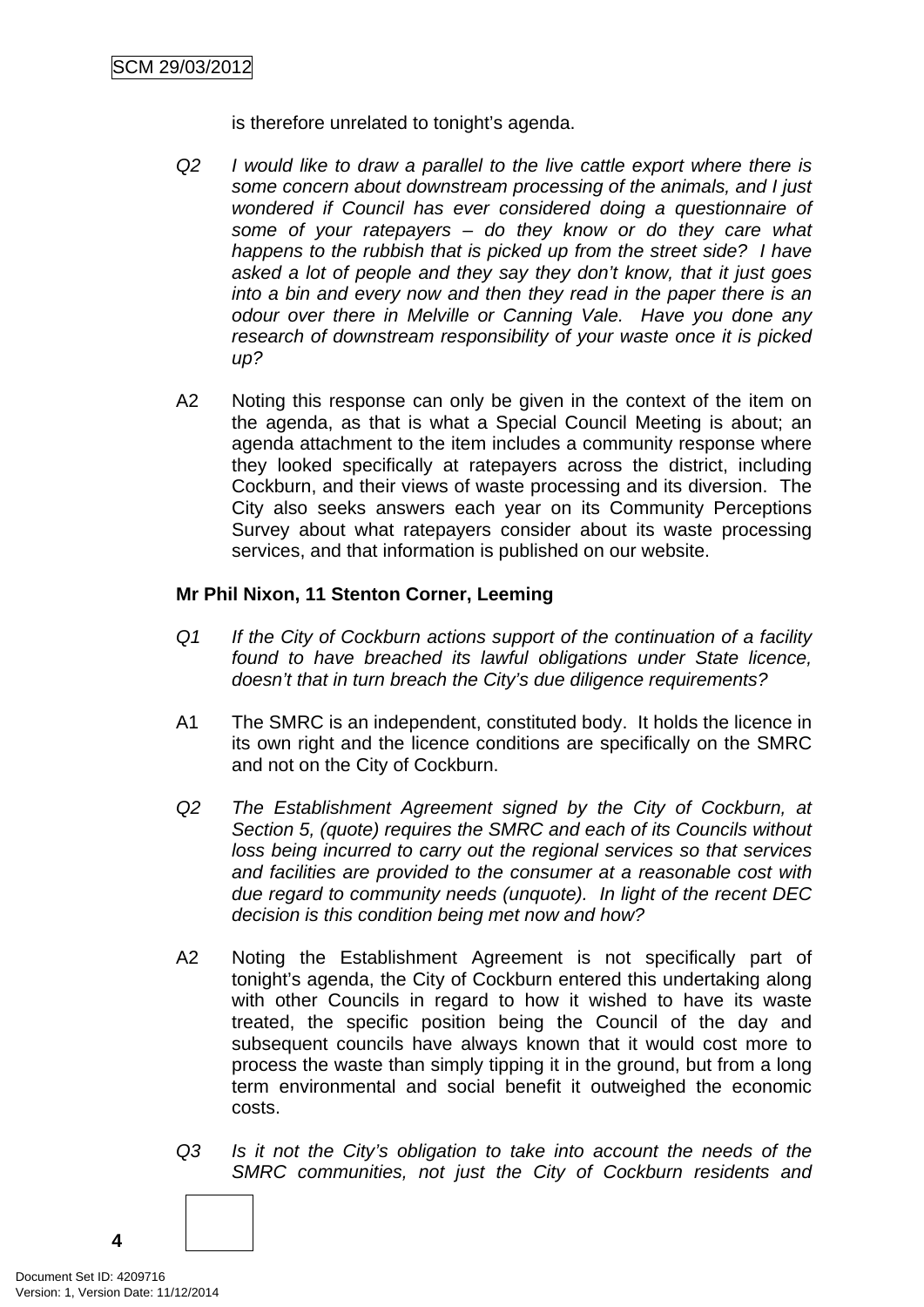*therefore act in the interests of other member Councils' residents directed affected by the odour?* 

- A3 The City of Cockburn can consider items that specifically relate to the City of Cockburn. Whilst it has a shared undertaking as part of the Project Participants Agreement, fundamentally it is the responsibility of the SMRC to act in the best interests of the Regional Council. The City of Cockburn can only consider specifically within its own remit those issues directly relating to this Council.
- *Q4 As an SMRC member, is the City protected from possible claims by residents of any of the other Councils comprising the SMRC?*
- A4 As premised in the first answer, the SMRC is an independent board and a body incorporated. All liability for its actions stay and rest with the SMRC.

# **Mr Rod Skipworth, 6 Capill Corner, Leeming**

- *Q1 Using the yearly breakdown over the past three years, how many times has the City of Cockburn waste been diverted away from the SMRC because of scheduled or unscheduled maintenance? SMRC breakdowns all because of the operational capacity of its plant has breached as described Part A and 11 of the licence.*
- A1 This question is to be taken on notice to provide statistics over the last three years, however in the last 12 months the City of Cockburn waste has not been diverted from the SMRC.
- *Q2 Does the City of Cockburn pay higher SMRC gate fees when this occurs and, if not, what fee is paid and what happens to the waste?*
- A2 Under the Project Establishment Agreement there are two sources of income for the SMRC; firstly, all member Councils are required to provide a contribution to the annual administration costs which are determined and allocated proportionally across the year. In the event of a breakdown the City of Cockburn will continue to pay into the administration costs. In the circumstances where the SMRC would divert waste over a short period of time, the members are still obliged to deliver waste to the SMRC in the knowledge that it will be diverted, in which case it incurs the gate fee. The current circumstance is different where the SMRC does not have a licence to receive waste and therefore does not have the capability or capacity to charge a gate fee for waste.
- *Q3 In 2010/11 financial year, in tonnage how much waste received at the SMRC was taken for landfill?*
- A3 That is not a question we could answer and suggest you approach the SMRC.

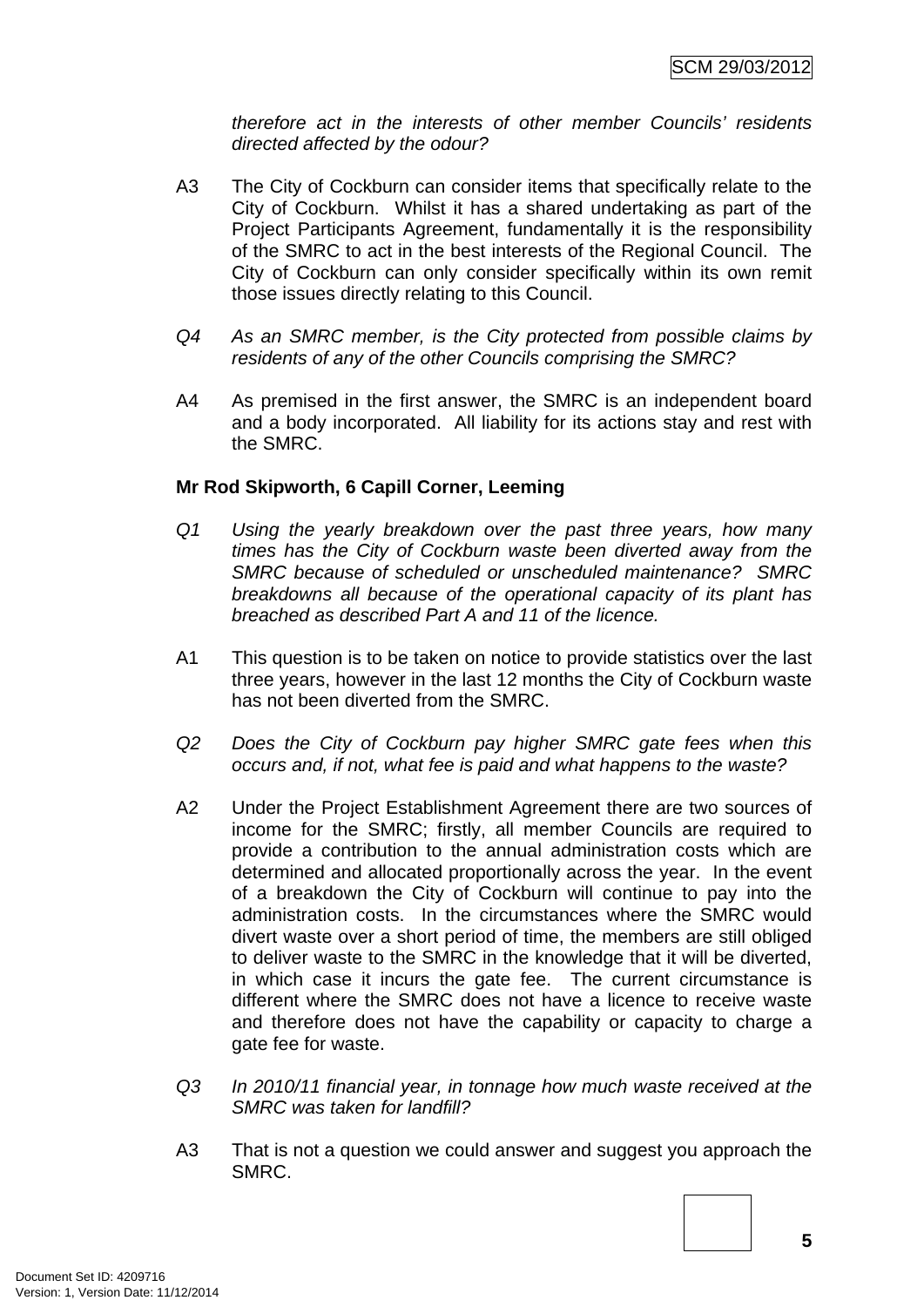# **Mr Dean Porter, 8 Brice Close, Leeming**

- *Q1 What was the City of Cockburn's understanding of the landfill diversion rate as a percentage of the SMRC waste composting facility actually achieved and does the SMRC currently meet this expectation?*
- A1 In broad terms only, because the specifics of this question should be put to the SMRC. The overall diversion rate is approximately 45% from the facility. Of the 84,000 tonnes of waste going in, approximately 25,000 tonnes comes back out as compost. There is a breakdown of loss of water from the process which makes up the balance of that outcome. The specifics of the waste diversion vary by Council. The City of Cockburn introduced, this year, a weekly recycling collection. That weekly recycling collection reduced our Municipal solid waste collection by 6% and increased our recycling rates by 23% - that is a balance based on weight. The City of Cockburn's waste is, therefore, cleaner when it goes into the SMRC and contains less recyclables that typically end up being diverted. So I would suspect on the 45% we are at the lower end rather than the higher end of that outcome.
- *Q2 Just to re-hash that last question, so is the SMRC currently meeting the expectations of Council.*
- A2 Yes.
- *Q3 What is the City of Cockburn's understanding of how its proportion of the SMRC loan, how was that going to be paid?*
- A3 There are separate loans for the three different projects which comprise the City of Cockburn's obligations to the SMRC:
	- $\triangleright$  There is a loan which is held as an interest only loan for the office accommodation of the project, for its head office.
	- $\triangleright$  There is a loan held by the SMRC for the materials recovery facility which is recoverable against the materials recovery facility only.
	- $\triangleright$  There is a loan that is specifically for the waste composting plant which, again, is held against that asset.

Is your question specific to one individual loan or the collective loans?

 *The waste composting primarily but probably all three loans.* 

 The waste compositing loan is funded by a levy on all Cockburn ratepayers and that is recovered through the Waste Management Levy that we charge our ratepayers.

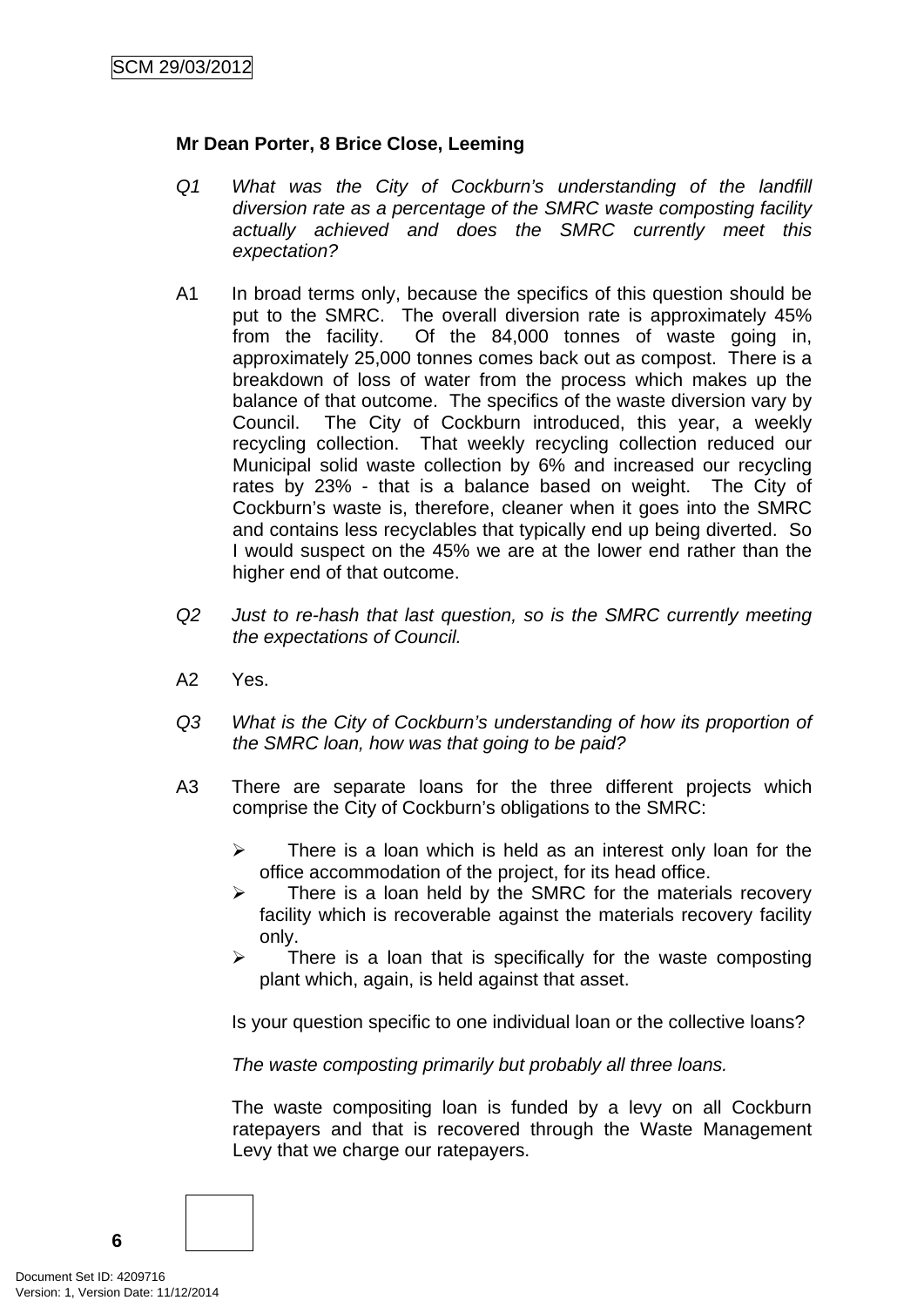*Was there no consideration taken into gate fees to bolster up, so you are saying the levy is the whole loan for the waste recovery facility?* 

 The SMRC charge the City a per tonne rate to deliver the rubbish to the Canning Vale plant. In addition, the City pays a loan repayment as per the prescribed schedule that the WA Treasury Corporation has issued, and that is basically all the City pays to the SMRC.

#### *So that loan was underwritten purely from the levy?*

 The Waste Management Levy that we charge our ratepayers covers the cost of meeting the gate fee and the cost of the loan, and then obviously the cost of running our truck fleet and staff. Our Waste Management charge is \$365 per ratepayer this year, and covers the gate fee for every time we take something to the SMRC and also the loan that we have to repay to the Treasury via the SMRC for the compositing facility.

- *Q4 We talk about the 25,000 tonnes of CO2 emissions which will exempt landfill from carbon tax. Is there any consideration because of the extracts of methane from landfill that these are taken into the consideration in these calculations? With these methane extractions, is that likely to tip the landfill into the carbon tax threshold?*
- A4 The City's operations already includes a 3 megawatt power plant to extract the maximum authorised under legislation offset against it, so the additional waste coming in will automatically start to tip us over the threshold.

# **Mr Andrew Mullins, 21 Careening Way, Coogee**

- *Q1 About the ratepayers' contribution to the landfill, at a local ratepayers meeting it was indicated to us that our rates will increase by \$100 per year due to the SMRC closing. Is this true?*
- A1 The simple answer is, no. The budget is currently being prepared at the present time. The City has been in discussions with the SMRC about potential increases in fees and charges and our initial discussions all indicate maybe an increase of between 3-5% depending on what happens with the carbon tax and the impact on electricity, which we will all have to bear, but a 3% increase on the gate fee is something in the order of \$6 to \$8 per year. That is my understanding of what the gate fee will increase by if and when it gets its licence back and given that depends on what happens with electricity prices, as it is a fairly intensive business and takes a lot of electricity to run that business. That is what we have been told and that is all we expect the increase to be. Our levy to ratepayers is at \$365 and Officers preparing the budget at the moment think it will make an increase of 3% to 5%, maybe \$15 to \$20 and certainly not \$100 due to the closure of the SMRC.

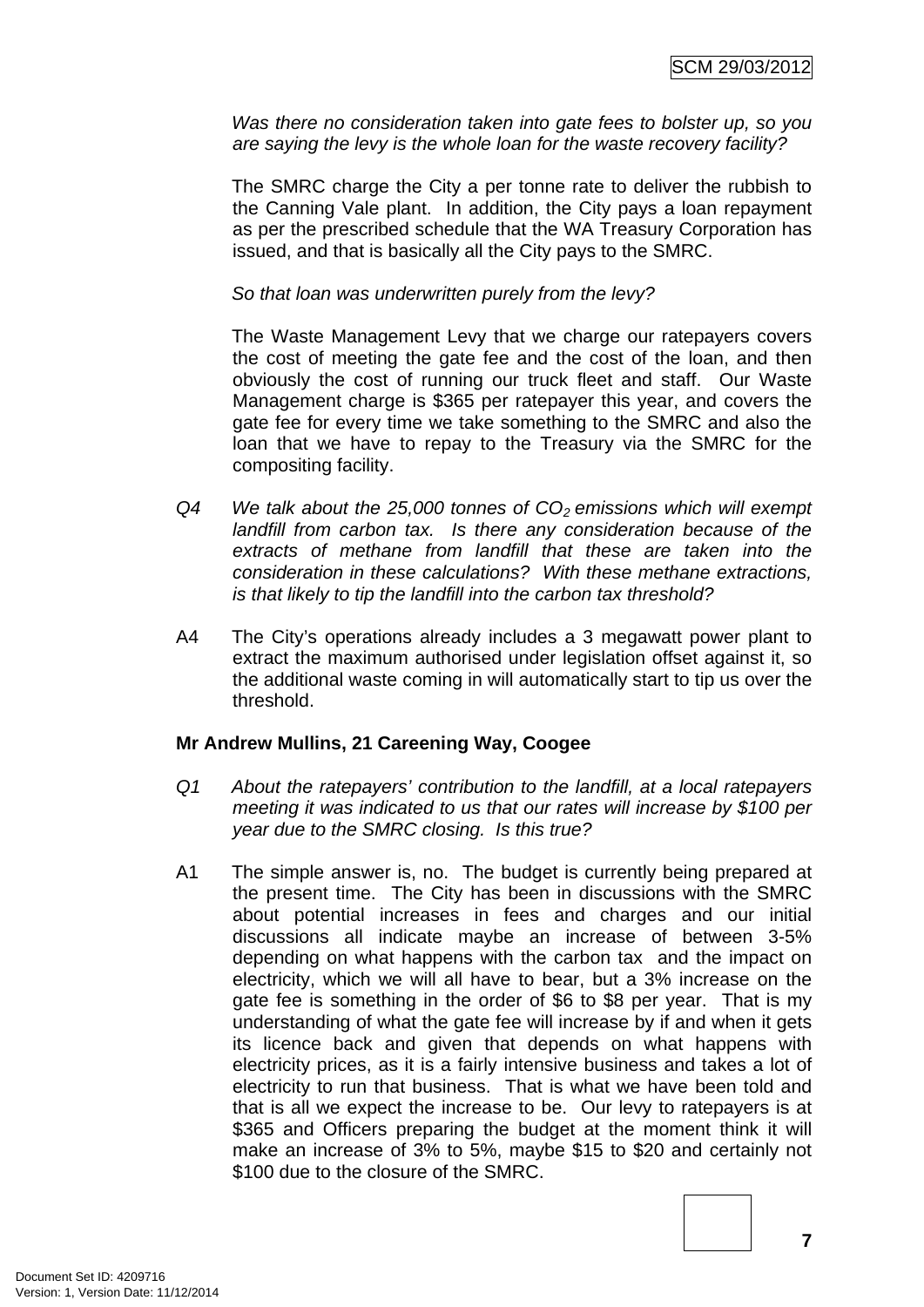# **Ms Mandy Clark, 9 Capill Corner, Leeming**

- *Q1 Has Council, as an SMRC Member, been informed of what other odour treatments are planned? Given the SMRC has had 9 years to examine odour treatments, why have any alternatives presently being considered not previously been recommended?*
- A1 That is a question that needs to be put to the Board of the SMRC.
- *Q2 How much putrescible waste does the City of Cockburn dispose of at the SMRC each year?*
- A2 In the 2011/12 financial year we have budgeted to dispose of approximately 28,500 tonnes. It is slightly over that figure.
- *Q3 What is the City of Cockburn paying per tonne to dispose of MSW at the SMRC?*
- A3 We are charged a gate fee of \$194 (ex GST) to dispose of materials at the SMRC WCF.

#### **Ms Jodie Ross, 46 Merrifield Circle, Leeming**

- *Q1 What is the current gate fee charged for MSW at the City of Cockburn landfill site?*
- A1 It is approximately \$105 (ex GST) per tonne.
- *Q2 How much money could the City of Cockburn save its ratepayers each year by using its landfill site as permitted by law, instead of the SMRC facility that has breached the law?*
- A2 We estimate, just on simple arithmetic, around \$60 per ratepayer each year if we just dump everything in a big hole.

 It is the philosophy of diverting waste from landfill that the Council has considered over the last several years and the message we are portraying to our community is that we want to divert waste from landfill, and that is what we have been endeavouring to do.

- *Q3 Based on the MSW gate fees of the SMRC and City of Cockburn over the past 9 years how much extra money has been spent by the City of Cockburn ratepayers to use the SMRC Facility?*
- A3 None, and the reason being is that the Council of the day decided it would have all its waste go to the SMRC and Council has chosen, since 1999, to be a member through the Projects Participants Agreement which requires it to take all its waste to the SMRC. In accordance with the legally binding arrangement, the City of Cockburn has spent nothing beyond that requirement.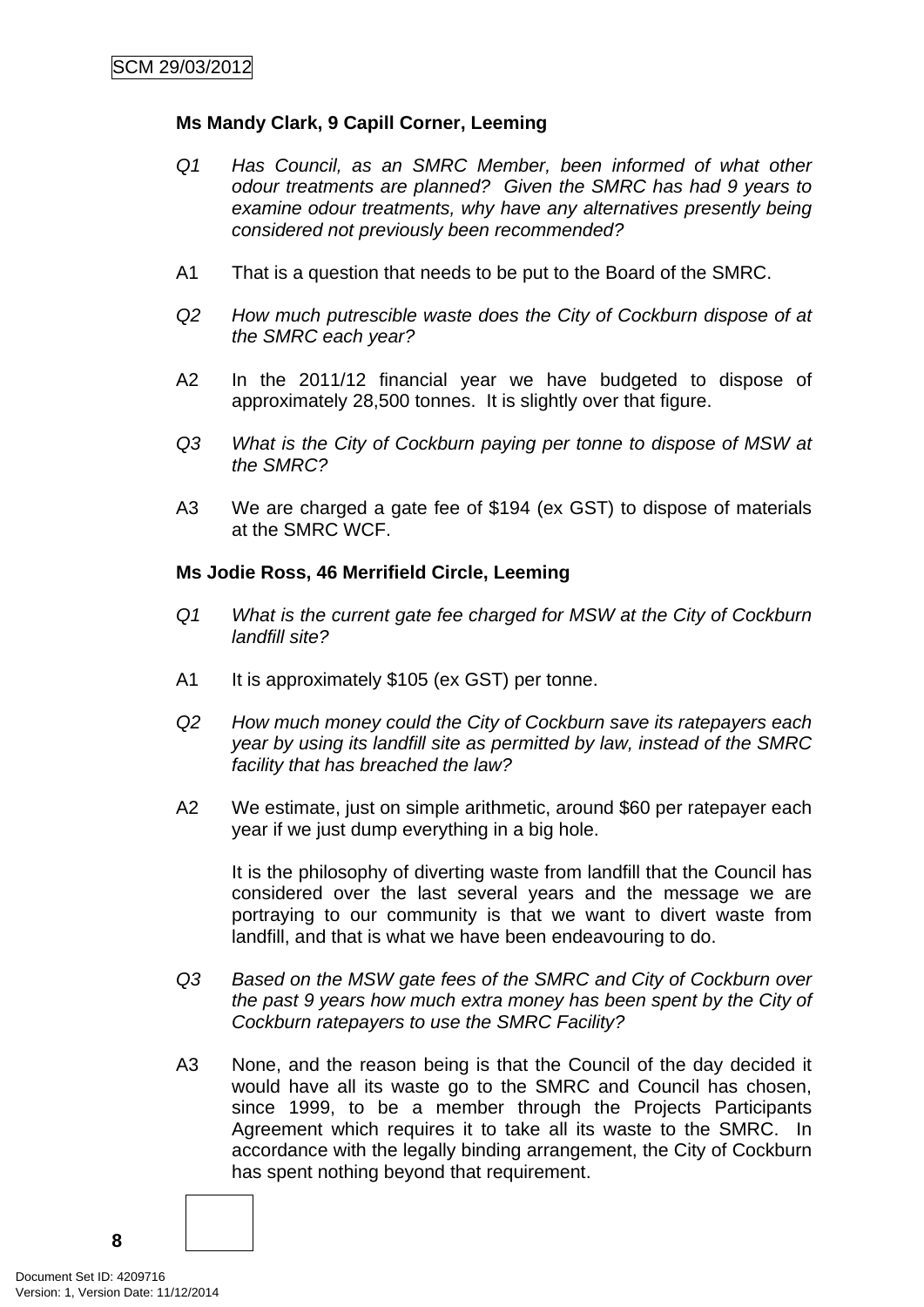# **Mr Graeme Clark, 6 Noreatt Place, Leeming**

- *Q1 Is the SMRC presently considering a further enhancement to the odour filtration system by putting a large chimney stack and, if so, is that not recognition that all the attempts to date to control the offensive odour have failed when the idea was first conceived and why has it not been implemented previously?*
- A1 That is a question you should put to the SMRC Board as the City of Cockburn is not aware specifically of the issue or the technology you are referring to.
- *Q2 On page 8, paragraph 1 of the Agenda it states "Biofilter 1 in particular has recently been identified to have 'hot spots' where the biofilter media has dried out." How does the term "hot spots" differ from dry tracking as the issue of the biofilter inefficiency when drying out has been identified in around 2007?*
- A2 The term "hot spots" would be a colloquialism referring to the same outcome and it comes from the fact that as the warmer air, that is drawn from the composting shed, is taken into the biofilters it has the propensity to dry those filters out. You can get disproportional air dispersion through those biofilters which, in some circumstances, if the moisture is not maintained they get what you term dry tracking or a hot spot on the overall affect.
- *Q3 As described on page 8 paragraph 1 of the Agenda, when did the SMRC first commenced to sprinkle water in front of the biofilters to stop them drying out?*
- A3 That question should be put to the SMRC for a specific date.
- *Q4 In 2000 when the initial meeting was held regarding the SMRC, their design was not an issue and the only disturbance we would get was the noise from the grass recycling place. A \$40M start-up turnkey cost was discussed at that time. After 9 years the information I have is that the SMRC is now \$49M in debt, so after 9 years they still have all these issues yet to be resolved. The question is, how much more funding will the City of Cockburn put into this project before they believe they are putting good money after bad?*
- A4 This is a matter before Council tonight for consideration and it will be determined by this Council in terms of the Officer's recommendation, by debate and consideration by the Elected Members who will vote on the matter.

# **Ms Loretta McBride, 9 Allard Place, Leeming**

*Q1 What steps has the SMRC taken so far to compile the odour reports that the new licence conditions 4 and 5 require including, in particular,* 

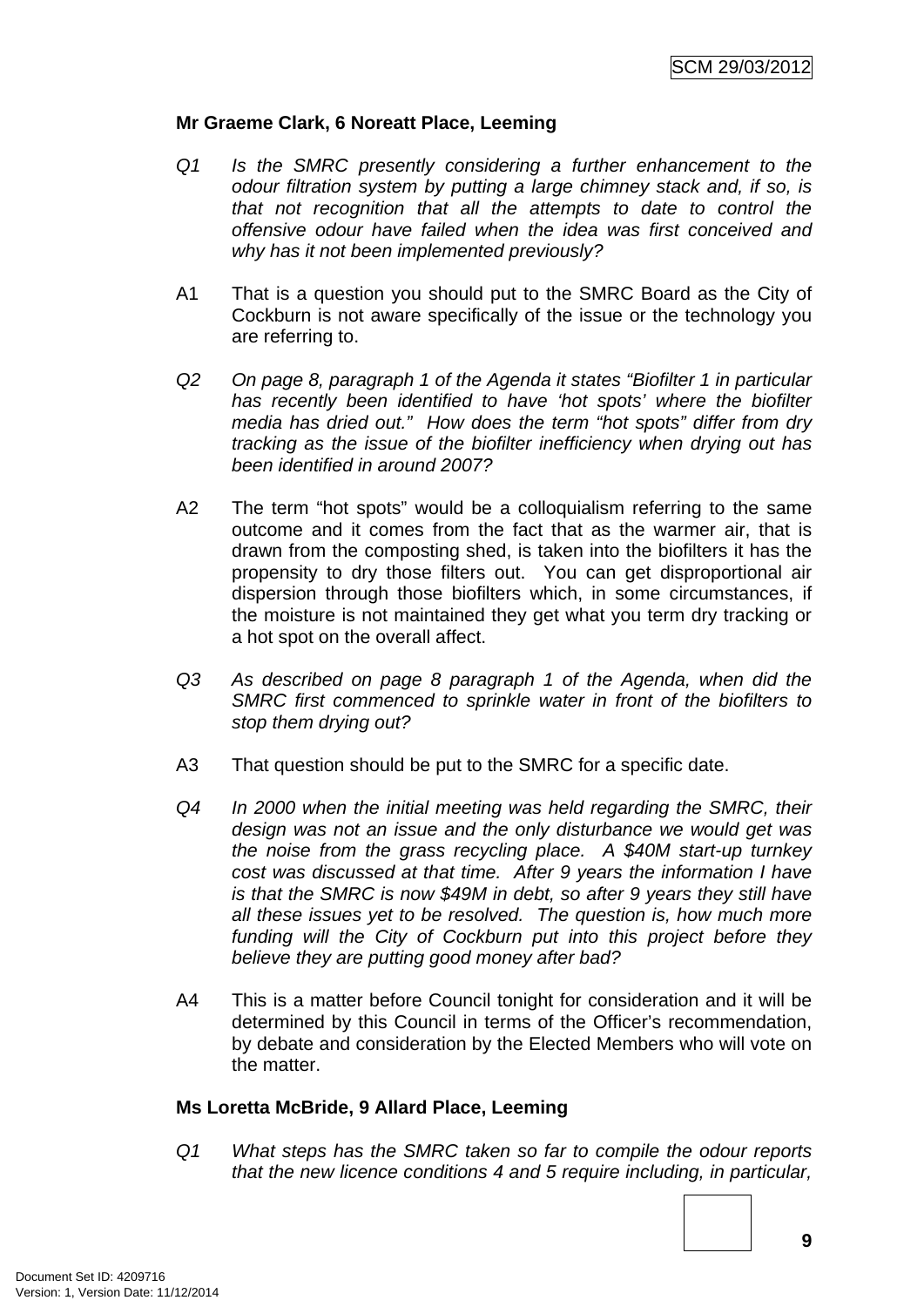*details of all odour complaints.* 

- A1 Obviously this is not a question the City of Cockburn can answer and should be put to the SMRC.
- *Q2 As described in the Officer's Report to Council on page 8 paragraph 6 of the Agenda, "one sure way to minimise any localised amenity impacts would be for the SMRC to reduce or not receive waste when any of these systems required were off-line." How is that different to what is being proposed by the current DEC (unknown) that effectively advises the SMRC to stop receiving waste until it has permanently fixed the odour problem?*
- A2 Obviously this is a matter that is currently between the DEC and the SMRC so we cannot comment on that fully. The report from the Officer's perspective recognises that odour profiling is affected by the volume of waste going through the plant but where there are some operating concerns with the plant, minimising the amount of waste going through will naturally have an effect on the odour. The DEC's licence requires the plant to stop taking all waste, as it did as of last week. Specifically, beyond that, you would need to ask the rest of your question of the SMRC.
- *Q3 Should the SMRC WCF continue to operate, how does Council plan to repay the WAT loan by 2023 other than, for example, by raising the SMRC gate fees which will have a direct impact on ratepayers?*
- A3 The loan has already been factored into the Waste Management Levy that we currently have and has been for the last 9 years, and will be for the next 11 years.

# **Ms Christina Manes, 6 Capill Corner, Leeming**

- *Q1 What has the SMRC delivered to the City of Cockburn ratepayers financially or environmentally that warrants the City of Cockburn's continued support of this operation?*
- A1 The Project Establishment Agreement which was the Agreement by which all of the Councils in the region, specifically for the RRRC Project – being the City of Fremantle, the City of Cockburn, the City of Melville and the Town of East Fremantle, is meeting a range of environmental initiatives specific to them. By taking all of our Municipal solid waste it avoids a carbon liability that comes from that by processing it. It also seeks to strip off those parts of the process which can be returned back to the environment. The 25,000 tonnes of compost which comes out the other end is currently going to beneficial use right now to the farmers of the South West Region. Incidentally, the City of Cockburn purchased part of that output to bring back and use in its parks and gardens.

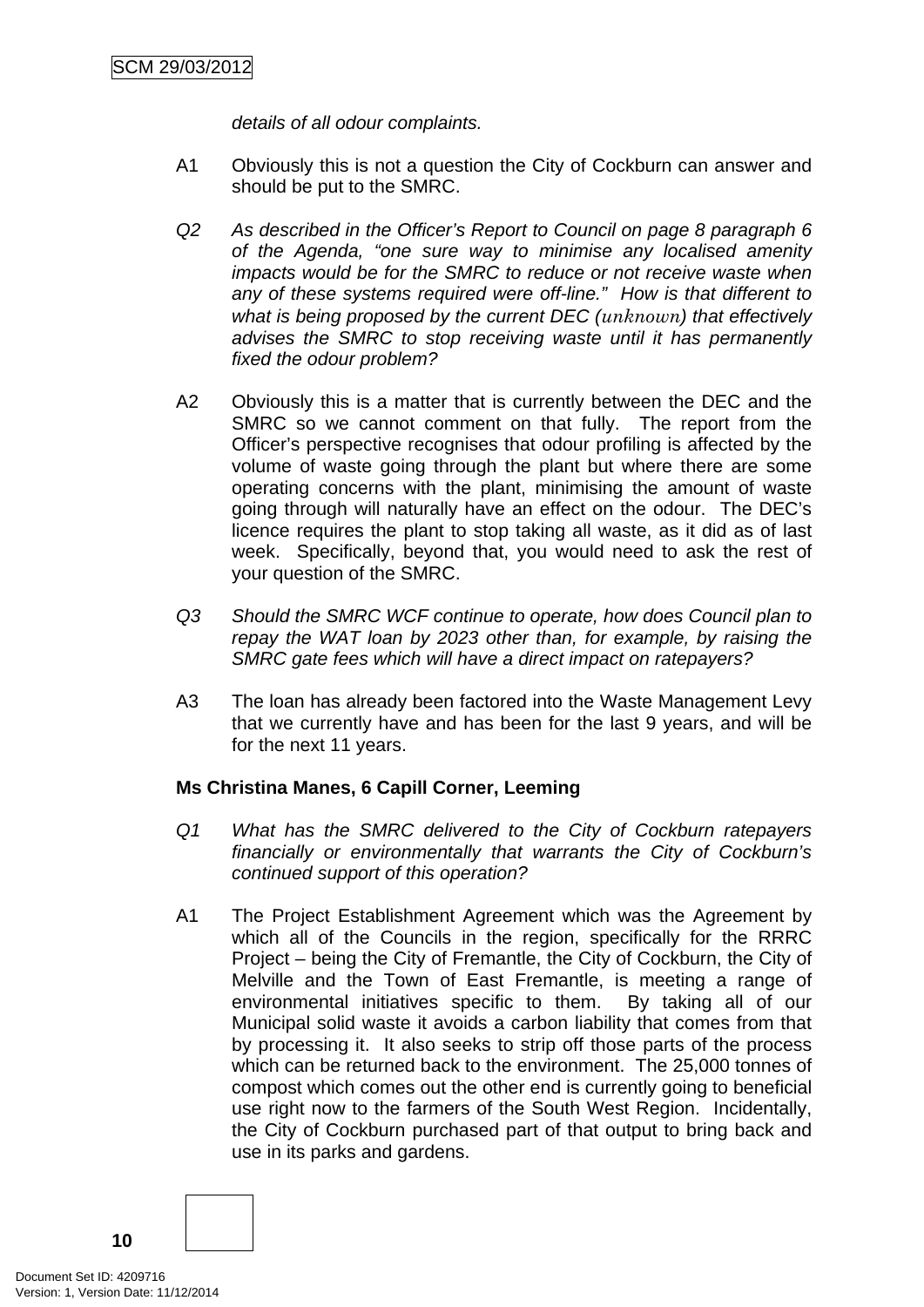- *Q2 Can the green waste and recycling arms of the SMRC operation continue should the WCF be closed? If not, are there opportunities to have green waste (grass, trees, etc) and recycling performed elsewhere with the continued diversion of those inoffensive wastes used for landfill, i.e. other than the green bins?*
- A2 There are three components to the current Project Establishment Agreement as you have noted, the green waste, Municipal solid waste and recycling. The SMRC currently only takes two of those waste streams. The recycling stream is currently not with them as a result of a fire that destroyed the facility but it would be back with them by July of this year. All three waste streams contribute income to the general operation of the SMRC so that question would really need to be depended upon the financial position of the SMRC at the time.
- *Q3 We live less than 700 metres from the SMRC and as the DET report shows, which I believe you have not seen, 60 out of 100 days we were bombarded by the odour. There has been a Parliamentary enquiry, there has been dozens of odour complaints, there has been a lot of residents saying their health is declining because of the SMRC odours. My question is does the City of Cockburn do their own research or do they take it as gospel all what the SMRC are telling you? My question pertains to the potential financial liability of the odour, the affect it has on residents, I don't believe that the SMRC through the last 9 years of dealings it has been shown they have been misleading residents and I wonder if they have been misleading Council. I am sorry if that sounds a bit rude but it has been going on a long time.*
- A3 The City of Cockburn and other Project Participants do not rely entirely on the staff of the SMRC for advice. One of the reasons the SMRC arranged an organisation called the odour unit to undertake sampling of the area and to produce air models of the odours going through the park was to have an independent source that we could verify that the SMRC was operating within its licence conditions. It is certainly not a position of the City that a negative impact of the SMRC should impact on any of the amenity of surrounding residents. That was not the basis by which the various Project Participants entered into. So from a financial perspective we are aware there is a direct cost in using the facility but we acknowledge that as a benefit in the long term and the City of Cockburn and other Project Participants are committed to see the SMRC operate within its licence requirements, and that is not to have a negative impact on the amenity of the surrounding residents.
- *Q4 Nine years and everything, all what I have said, is showing that it is impacting on the residents of Canning Vale, Leeming and Willetton. Also, when you mention the odour units, if you are listening to the results of the odour unit as a participating Council why were you not given a copy of the DET Report, which is the "police" of the SMRC?*

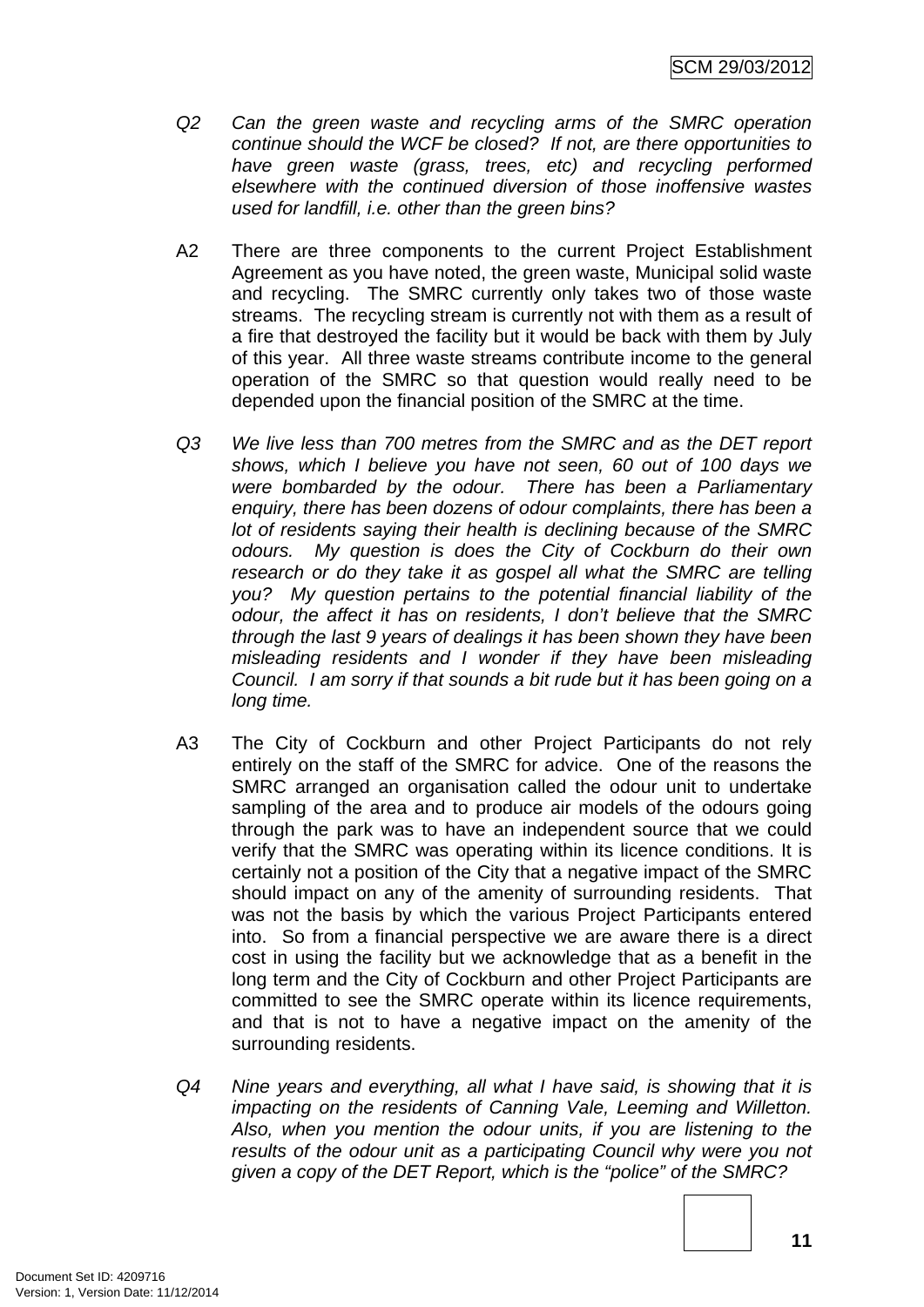A4 The City of Cockburn was not invited to be part of the study and therefore was not given copies of the DET Report. I understand that neither was the SMRC given a copy. That question should be put to the Department of Environment and Conservation directly for them to answer.

#### **Mr Glen Diggins, 11 Nancy Way, Coogee**

- *Q1 I believe the carbon tax is something we should avoid at any cost. Is it possible that in actual fact if the SMRC cannot continue and rubbish goes down to landfill at Henderson - I presume there is no equivalent to Henderson in the Cities of Melville and Fremantle and the Town of East Fremantle, and the Henderson facility belongs to the City of Cockburn – Is it possible that the City of Cockburn can use the Henderson site for landfill for its purposes only and refuse to accept waste coming from the other three Municipalities, and therefore protect itself from triggering costs associated with the carbon tax?*
- A1 The simple answer is, no, because any additional MSW, regardless of which source it comes from, is likely to put us across the threshold. Note too, the Henderson landfill has a natural life. Currently, the City is spending \$7.0M on building an additional cell. That waste cell is designed to take predominantly commercial waste, not Municipal household waste. There are only two landfills operating in our southern region, one at Rockingham and one in Cockburn. Each have a natural life and the State Government's policy not to allow additional landfill on the Swan River Plain already sees waste from other areas, such as Canning, being taken outside the metropolitan area and dumped in the country. You are going to end up with a situation that landfill simply cannot keep going in the metropolitan area and it has got to go somewhere. There are only three operating waste plants in the Perth area – the SMRC which is almost at capacity when operating with all the waste it gets, one at the City of Stirling which is at complete capacity, and one at Mindarie which cannot take all the waste it gets from all the other Council. There is nowhere else for waste to go. If it had to go to landfill it is going to cause a problem for someone.
- *Q2 In terms of the carbon tax, what would that cost?*
- A2 That is something the City of Cockburn is currently modelling as to what its full impact will be, but at \$23.00 per tonne that is paid on all tonnes that push us across the threshold it is a fairly considerable burden that would need to be paid as a result of the tax. We do not have the modelling, as yet, so it would be impossible to give a specific answer.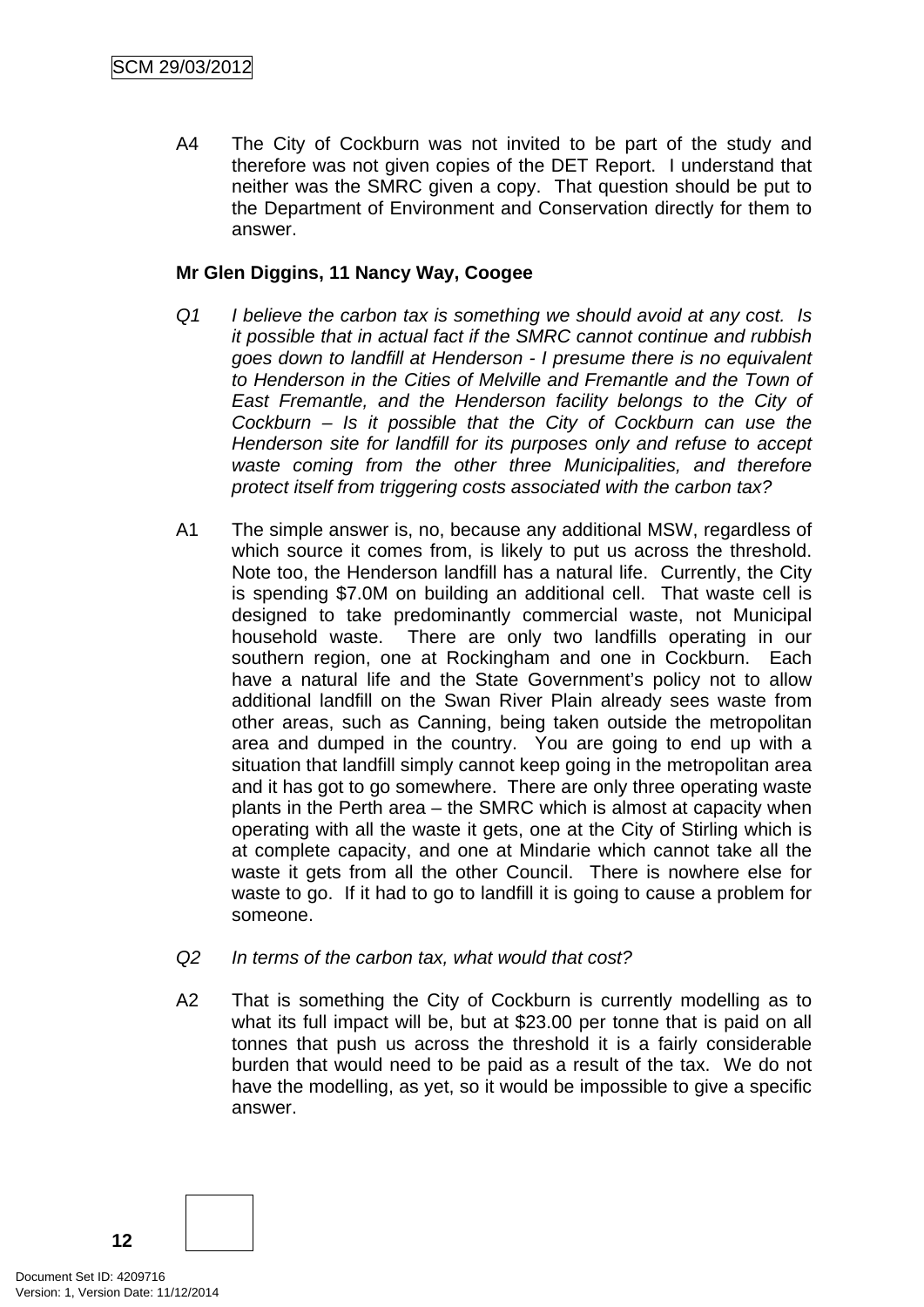# **7 (SCM 29/03/2012) - DECLARATION BY COUNCILLORS WHO HAVE NOT GIVEN DUE CONSIDERATION TO MATTERS CONTAINED IN THE BUSINESS**

Nil.

# **8 (SCM 29/03/2012) - PURPOSE OF MEETING**

The purpose of the meeting is to consider the City of Cockburn's ongoing support of the Southern Metropolitan Regional Council.

# **DEPUTATIONS**

- $\triangleright$  Mr Rod Petterson Canning Melville Community Action Group re financial aspects of the SMRC
- ¾ Mr Tim Youe Acting CEO of SMRC re issues surrounding SMRC's current licence for the RRRC at Canning Vale.
- ¾ Mr Norm Holtzman Deputy Chairman, Community Advisory Group re community perspective of the issues surrounding the SMRC's current licence for the RRRC at Canning Vale.

# **9. COUNCIL MATTERS**

# **9.1 (MINUTE NO 4754) (SCM 16/04/2012) – SOUTHERN METROPOLITAN REGIONAL COUNCIL (1054) (S CAIN) (ATTACH)**

**RECOMMENDATION** That Council:

- (1) not seek to initiate the wind-up of the RRRC project at this time;
- (2) endorse the SMRC's application for an amended operating licence for the RRRC;
- (3) support the lodgement of an appeal to the new licence for the RRRC; and
- (4) provide ongoing financial support to the SMRC through the provision of income to meet its operating expenses, with the form of this payment being delegated to the City's Chief Executive to resolve, but not to exceed the amount of \$791,622.

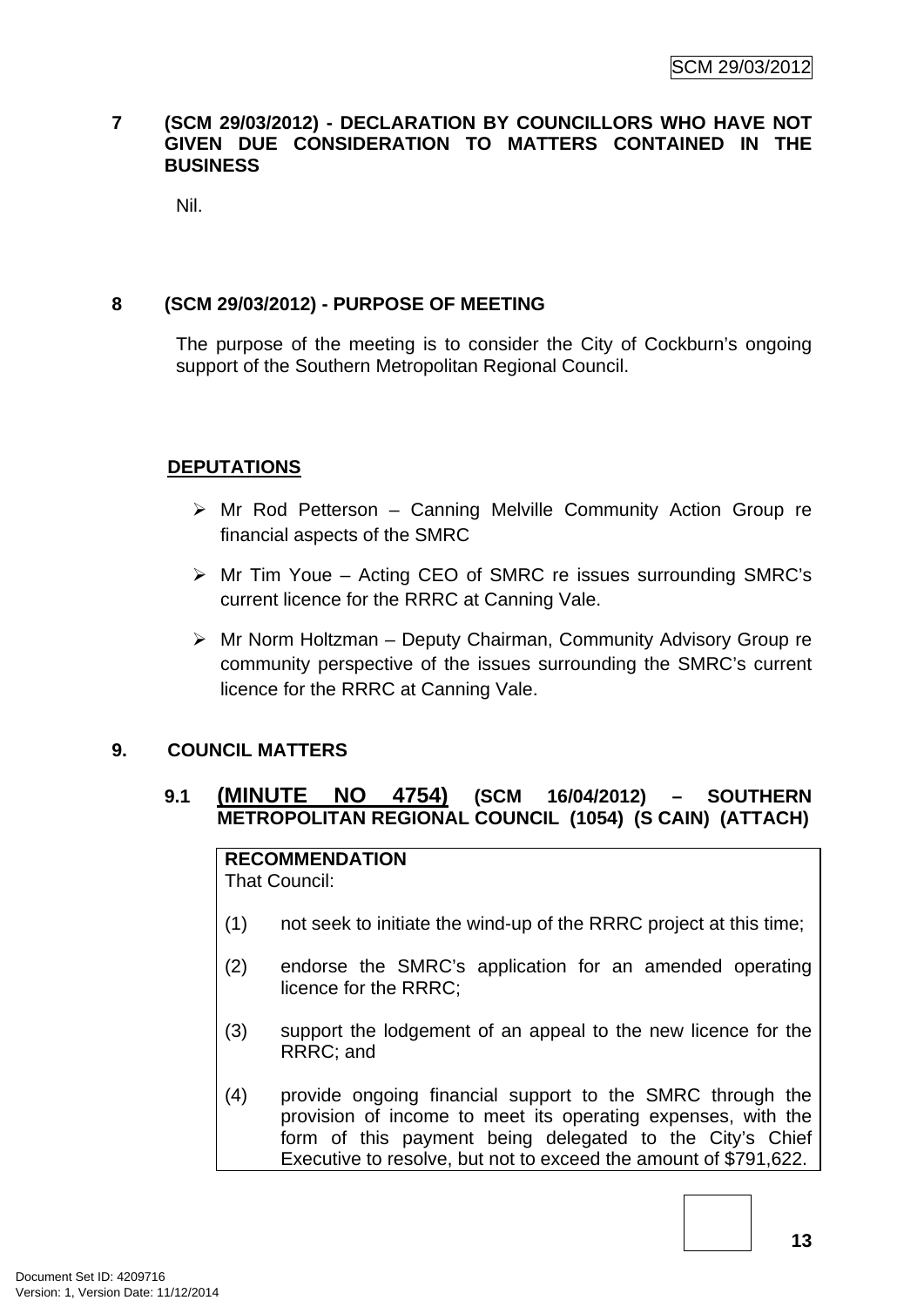# **COUNCIL DECISION**

MOVED Clr B Houwen SECONDED Clr V Oliver that Council adopt the recommendation with the following additional sub-clauses:

- (1) to (4) as recommended;
- (5) the SMRC be requested to review its Strategic Plan to include 'Community Health' first as the key issue when this document is reviewed later this year; and
- (6) the SMRC be requested to seek the support of a consultant to provide training to assist the Board in its management responsibilities, specifically in the areas of waste and odour management with regard to community health.

**CARRIED 9/1**

CLR SMITH REQUESTED THAT HER VOTE AGAINST THE DECISION BE RECORDED.

#### **Reason for Decision**

The DEC and a section of the local community have ongoing concerns over the impact of odour management and its effect on the health and amenity of the local community. The SMRC needs to recognise this and address these concerns as part of the review of the organisation's Strategic Plan.

The SMRC has a specific purpose to provide a regional waste management function. While the Project Establishment Agreement can not condition requirements for being a Board member, such as requiring expertise in waste management, the SMRC should be encouraged to provide more training for Board Members to assist them in their leadership responsibility in this field.

# **Background**

The Southern Metropolitan Regional Council (SMRC) was established in 1999 with the specific purpose to:

*Plan, coordinate and implement the removal, processing, treatment and disposal of waste for the benefit of the communities of the Participants; [Establishment Agreement cl 4 (a])* 

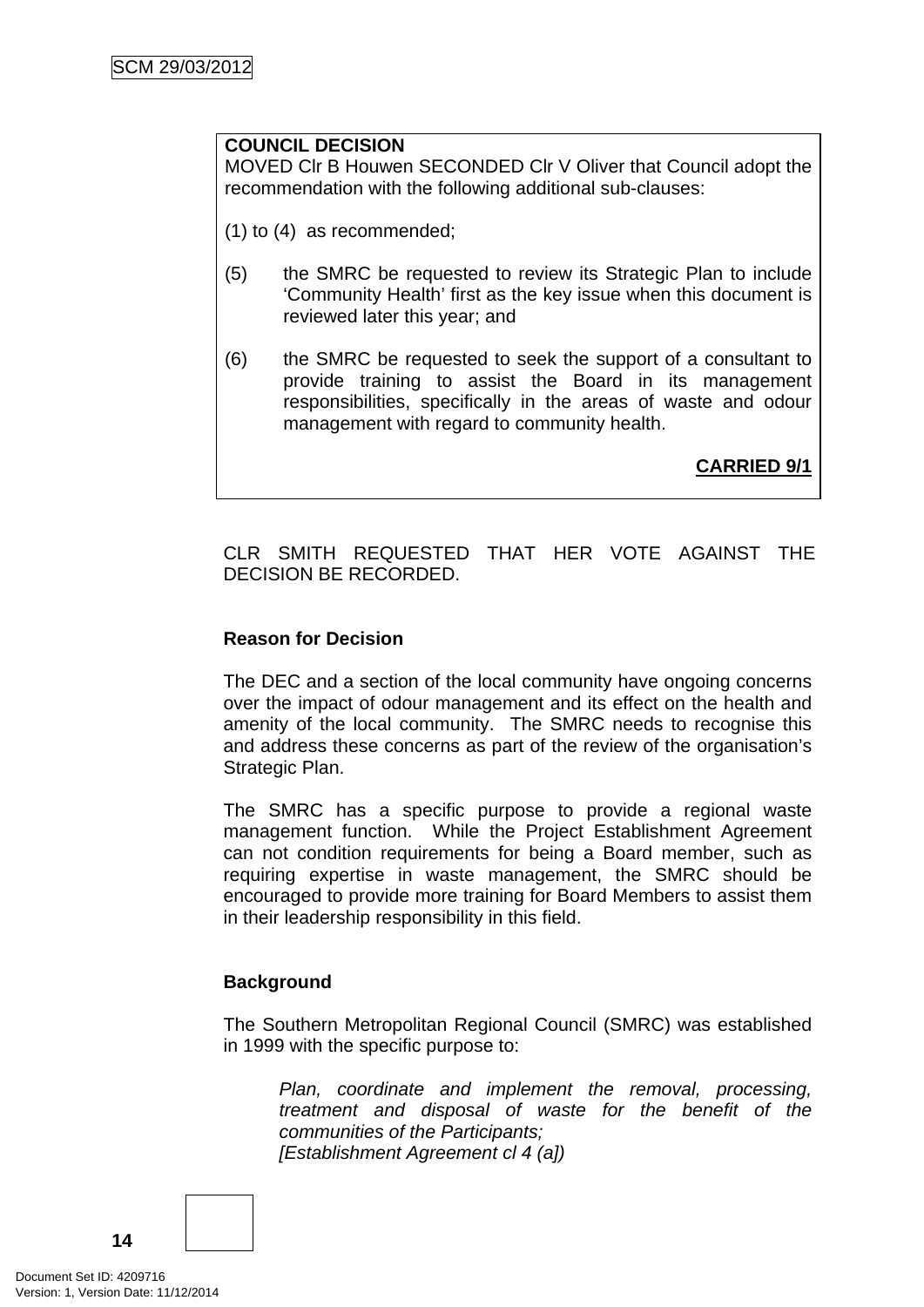SCM 29/03/2012

To complete these undertakings the member Councils; Cities of Cockburn; Fremantle; Melville and Rockingham and Towns of East Fremantle and Kwinana, entered into subordinate agreements called 'Projects' for individual waste project and the management of the SMRC. The key project is the Regional Resource Recovery Centre (RRRC), which manages green waste, municipal solid waste (MSW) and recyclable materials waste for Cockburn, East Fremantle, Fremantle and Melville.

In order to operate the RRRC facilities the SMRC requires a Licence from the Department of Environment and Conservation (DEC). The normal period is for a 3 year licence to be issued; however, the SMRC had recently been operating with a 6 month licence as a result of odour management issues associated with its operations.

The SMRC was required to make a new licence application and provide the DEC with a number of reports by 17 March 2012. While these actions were undertaken by the due date, the new Licence subsequently issued does not allow the processing of green waste or MSW at the RRRC after 14 April 2012.

This decision has serious consequences for the SMRC, which are outlined in this report, the most pressing of which is whether it can continue to operate.

# **Submission**

On 11 April 2012 the SMRC held a Special Council Meeting and resolved to seek the DEC's endorsement of an amended licence and seek funding support from the RRRC Project Participants to meet its operating costs up until 30 June 2012, to a maximum of \$1,965,479. While the Minutes of the SMRC meeting were only in draft at the time of writing this item, a copy of these is included as Attachment 1.

# **Report**

The SMRC Establishment Agreement (as amended 1 December 2000) is the overarching legal arrangement between its members for the operation of the Council. This Agreement, along with the two Project Participants Agreements (PPA), sees the SMRC undertake its purpose of waste processing in the following way: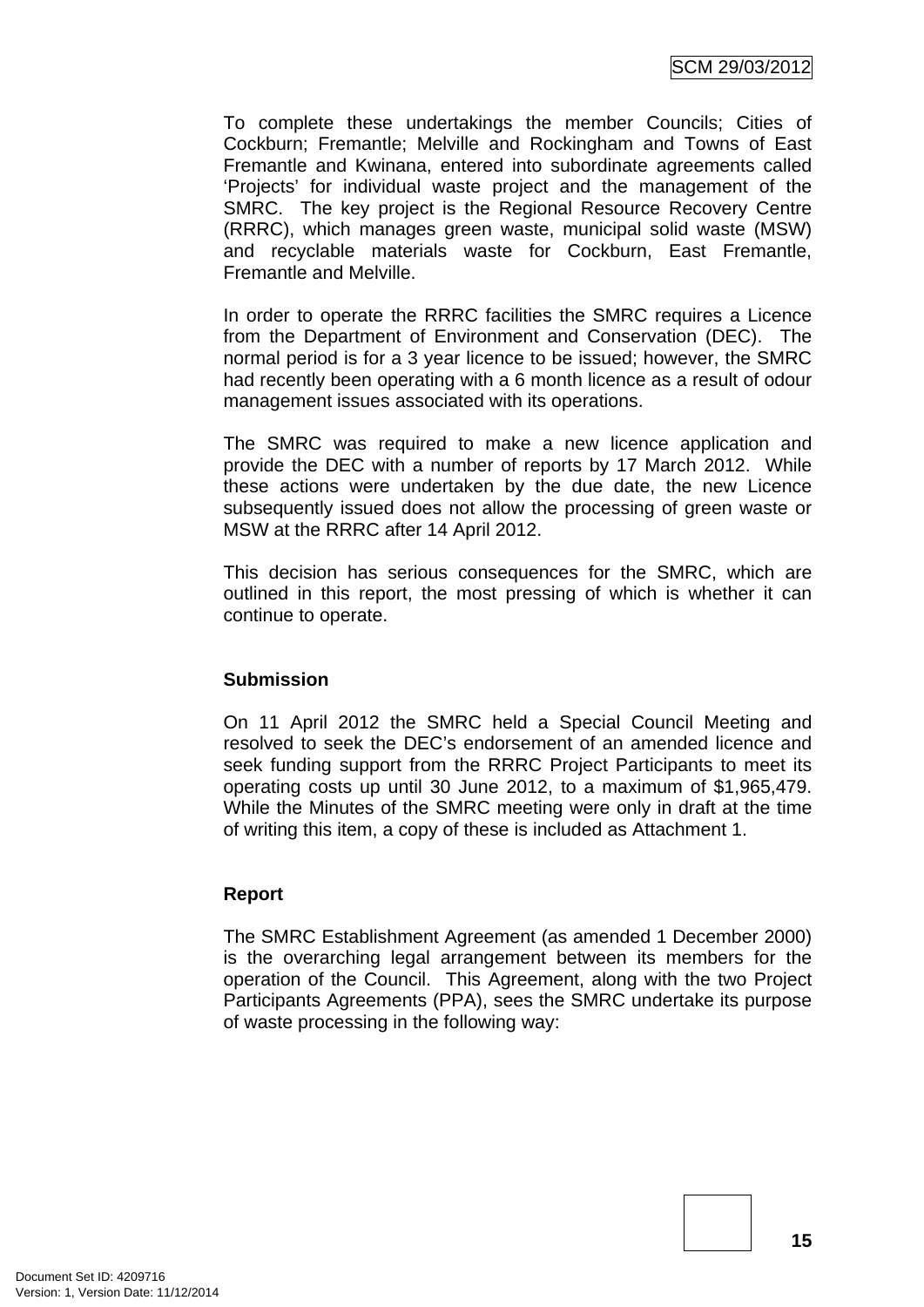

The RRRC is the major undertaking of the SMRC. The PPA dated 12 April 1999, which was varied by a Deed of Variation stamped 1 December 2000, covers both the Waste Composting operations (green waste and MSW) and the Materials Recovery Facility (MRF). In order to operate these facilities the Environmental Protection Act (the Act) requires the SMRC to hold a Licence, which is issued by the DEC Chief Executive Officer (CEO).

On 30 March 2012 the DEC CEO issued a new licence that only allows the RRRC to operate from 1 April 2012 until 9 June 2012. It also requires the SMRC to 'cease receiving putrescible waste by 14 April 2012' and to 'ensure all compost whether fully processed or not is removed from the site by 9 June 2012'.

This decision has serious consequences for the SMRC and its members, as detailed below.

Financial Viability. The SMRC's financial position is severely compromised by this outcome. The loss of income from gate fees for the Waste Composting Plant affects the primary source of income for that operation. Since the MRF was destroyed by fire and a new facility is still under construction, that operation generates no income and has a shortfall in funding for its completion. That shortfall was provisioned for by the SMRC use of reserve funds, but this outcome is problematic if the SMRC itself ceases to exist.

Without alternate income the RRRC and in turn the SMRC will become insolvent. As this is a realistic prospect, the question of wind-up must be considered. Clause 8.20 of the Establishment Agreement states:

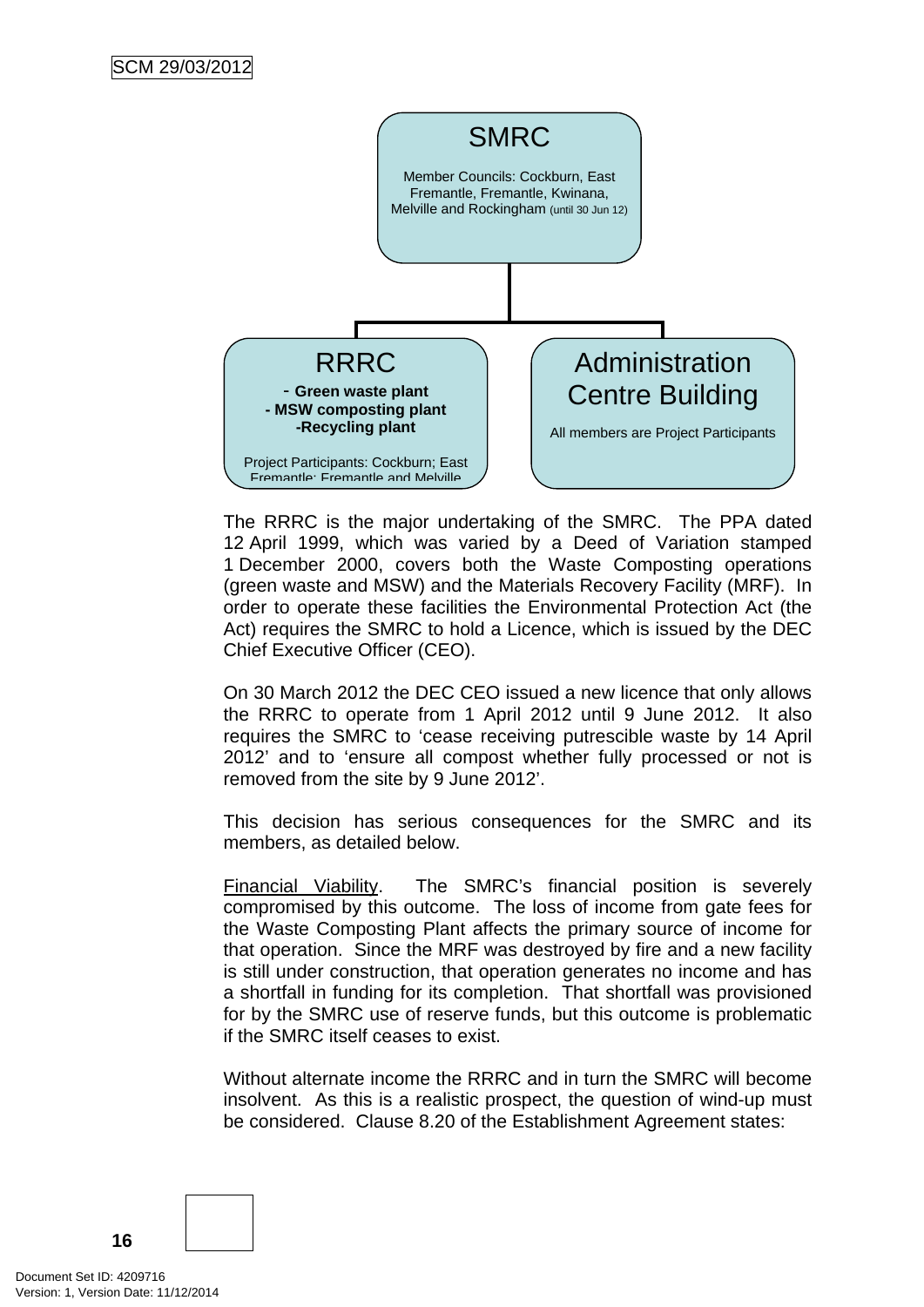*The members of the Council appointed by the Project Participants of a Project may resolve, by absolute majority, to wind up the Project.* 

While in the first instance this is a decision for the SMRC Board, the City of Cockburn's member would need guidance from Council as to whether this course of action should be considered.

The insolvency question relates to the income guarantee of the Participants. While the PPA requires the preparation of an annual budget for the RRRC in accordance with the Local Government Act, the two direct income streams for operating expenses are an 'annual contribution' to operating expenses (mainly covering fixed administration expenses) and 'gate fees' for each tonne of waste delivered to the plant.

Legal advice was provided to the SMRC that indicated the PPA did not specifically address the circumstances where an operating deficit for the project existed. While this could be accommodated year to year by way of variance to the quantum of the annual administrative contribution or the gate fees, the PPA did not contemplate a circumstance where the RRRC could not '*receive'* waste, as has been conditioned in the new licence.

The capacity for the SMRC to charge a gate fee for a service it cannot perform is, in the view of the City's Chief Executive Officer, highly questionable. There is also a precedent when the SMRC was unable to perform a recycling service due to the MRF fire, it advised its members that in these circumstances it could not; arrange an alternative service, receive material or charge a gate fee for alternative services.

Insolvency would follow if the SMRC could not meet its financial liabilities. This is not a question for repayment of the capital debt as the PPA requires participants to make contributions for this liability regardless. But with a shortfall in operating income, insolvency is an inevitable consequence.

Clause 8.23 of the Establishment Agreement states that:

*If a Project is wound up pursuant to clause 8.20 the Project Participants shall indemnify the Regional Local Government … with respect to that liability or debt* 

So, in the event of these circumstances, the City of Cockburn and other participants would still be liable for all costs incurred by the SMRC. But as the insolvency would only follow from the RRRC not being able to receive waste and there is a process by which the SMRC can appeal the conditions imposed by the RRRC's Licence, in turn allowing it to re-

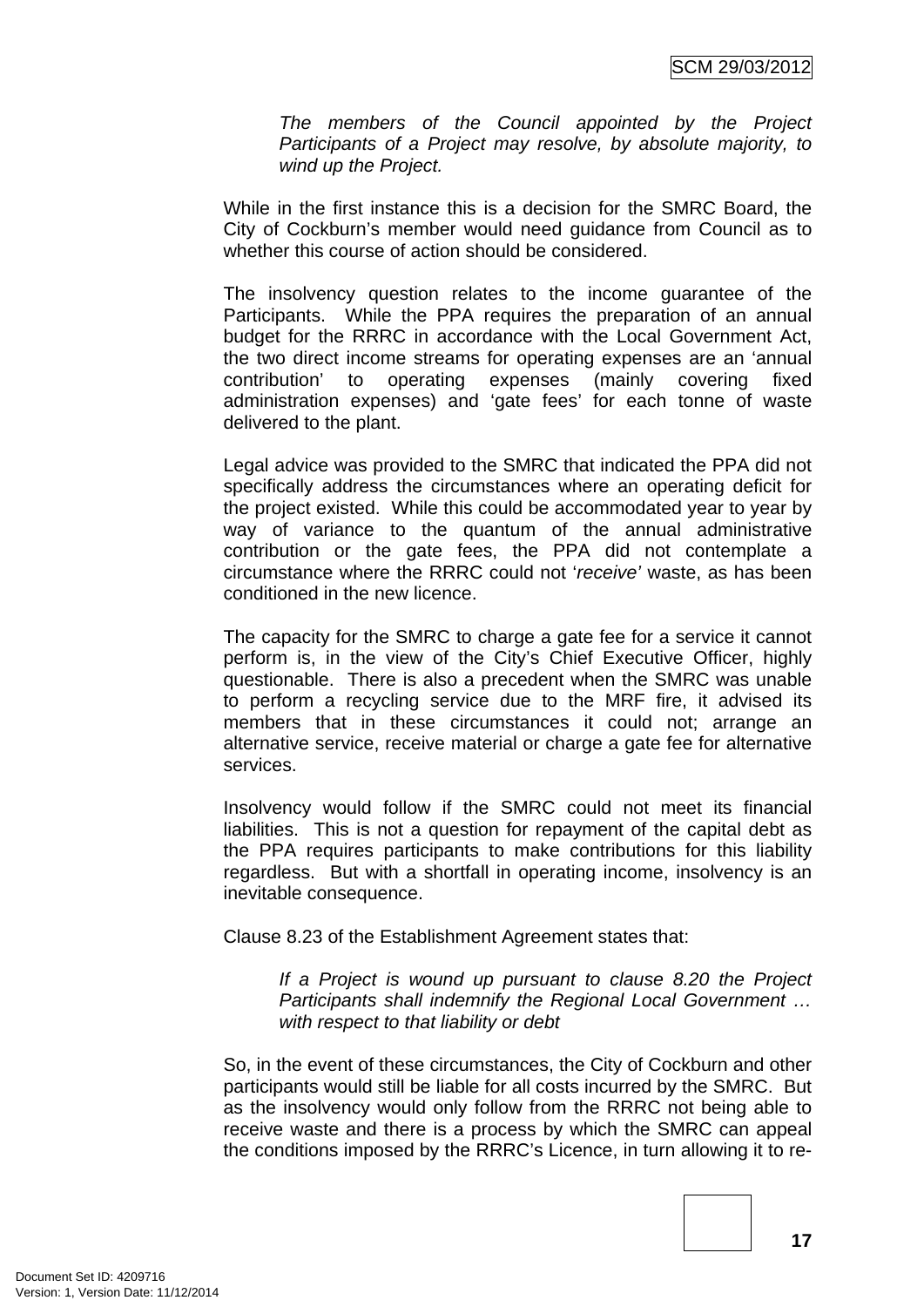open, the question must be asked "do the participants really want the project to wind-up at this point in time?"

With all future liabilities of the SMRC ultimately guaranteed by its members, it is also open to the project participants (ie Cockburn, East Fremantle, Fremantle and Melville) to provide funding support to the RRRC project for other short term contingencies. Funding quarantee is essential if the RRRC and, in turn, the SMRC is able to meet its operating liabilities and appeal the licence conditions imposed by the DEC.

It is the view of the City's officers that the original intent of the Establishment Agreement remains unchanged. The City still seeks to have the SMRC receive and process its waste and does not support returning to disposal of MSW into landfill. This position is not a financial one as it would be cheaper to landfill, but it has always been the environmental position of the City that land-filling is not sustainable. The RRRC project minimises the amount of waste going into landfill and without this there is no alternative available to the City, other than landfill.

As an interim financial arrangement it is proposed that the RRRC participants continue to make payments to the SMRC. A simple option would be based on payment of a modified SMRC gate fee, being the current gazetted fees less disposal costs directly incurred by participants. It would be a payment as an 'operating contribution', until such time as the SMRC could again receive waste. There is a precedent for this arrangement as participants have previously paid the SMRC in the circumstances where waste had to be diverted from its facilities, with this based on the gate fees for the type of waste diverted (ie green or MSW).

In their 'submission' the SMRC has sought that the City provide them with funding support to the amount of \$791,622. While the request sought the funding up until 30 June 2012, it did not stipulate the timeframe for specific payments or individual sums. As this can be resolved by the administrative agreement, it is recommended that the specifics be left to the City's CEO to finalise with the SMRC management.

Licence. The City's officers also believe the decision of the DEC CEO with respect to the RRRC's new Licence is unduly harsh and did not fully understand the implications for the SMRC and its members.

Its harshness is reflected in the timelines imposed in the conditions. A two week period for the RRRC to stop receiving waste and a 10 week period for the removal of all waste by-products (ie compost) from site, leaves the participants to find alternative disposal sites to commence land-filling almost immediately. As well, the removal of part-processed compost may well see this also need to be disposed of at landfill, as it

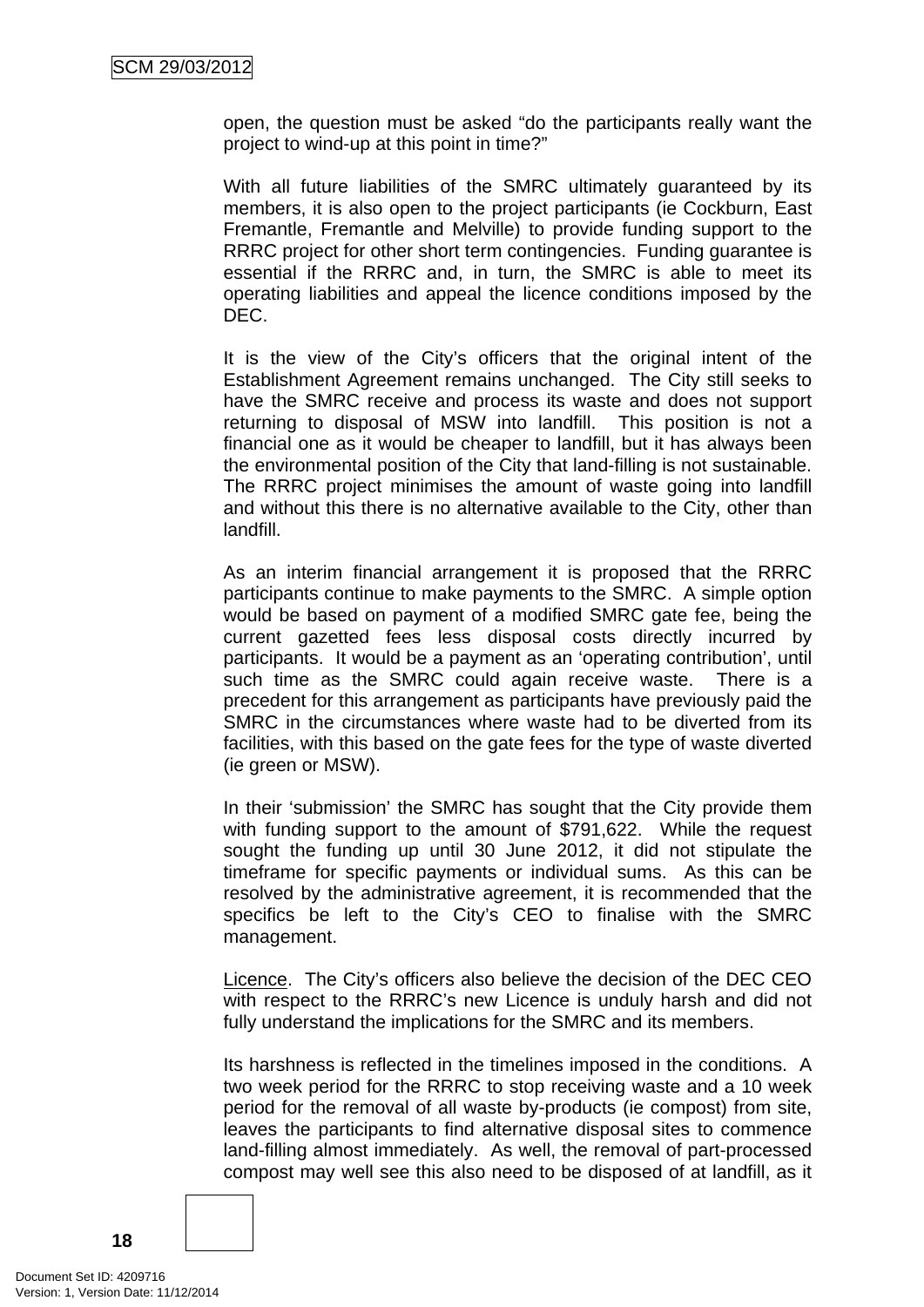won't be sufficiently processed to go to the contracted processors of the finished compost. Both outcomes of this decision have poor environmental consequences.

Contrast this position to what the DEC would have been required to follow if an 'amended, revoked or suspended' licence was proposed. In these circumstances section 59B (2) of the Act would have required the DEC to provide the SMRC with a written notice prior to having invoked his decision, with such notice to:

- *(a) state the details of the proposed action; and*
- *(b) invite the holder to make representation to the CEO to show why the action should not be taken; and*
- *(c) state the period (at least 21days after the notice is given to the holder) within which representations can be made.*

In other words, the SMRC would have been allowed a reasonable period in which to respond to the conditions being proposed and make some representation on the impact that they would have.

While the licence process allows the licence holder to initiate an appeal on the decision through an appeal to the Minister for Environment, this is a time consuming outcome and may not lead to resolution for at least six months. As noted in the Submission, the SMRC Board has resolved to proceed down this path and it is recommended that the City support this action, albeit with consideration of the discussion included in the Odour Management section of this report.

In the interim the SMRC has proposed seeking to use the section 59B provisions of the Act to seek an amended licence be issued by the DEC. It is open to the DEC to consider varying the new licence to allow re-processing of MSW, most probably under stringent conditions, but such an outcome would support the financial position of the SMRC in the interim, allowing it to continue trading while addressing concerns raised by the DEC.

Odour Management. A media statement issued by the DEC Director General, Mr Kieran McNamara, on 30 March included the following statement:

 "a new licence would be considered if the centre installs new primary treatment or enclosure and secondary odour treatment equipment, and improves its quality assurance and monitoring systems."

To understand the likely ramifications of this recommendation a brief commentary on the current odour management is included.

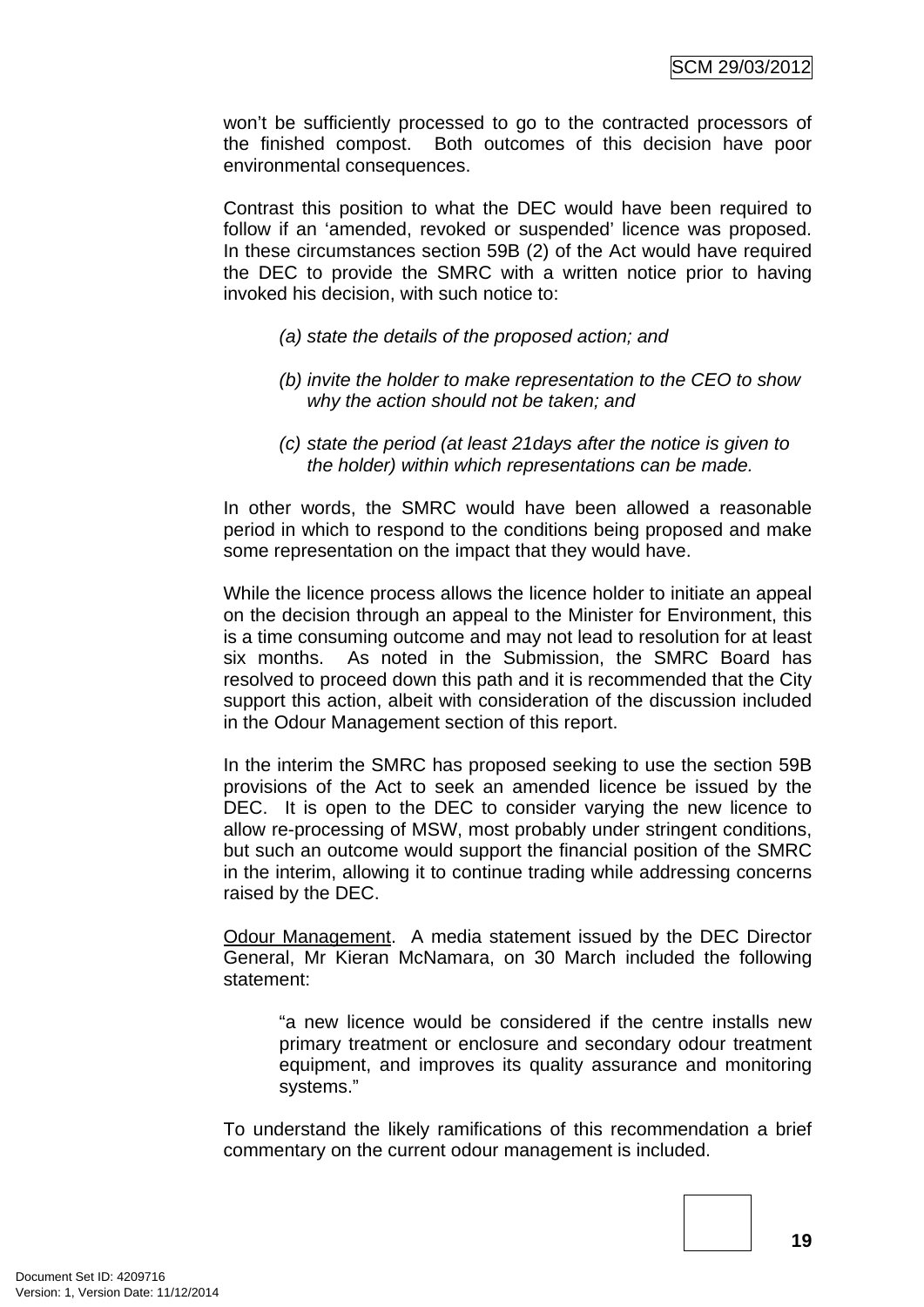The RRRC manages odours in the following ways:

- *Containment*. The plant has engineering systems to maintain negative pressure, a vacuum like operation to contain untreated air within the plant. Failure of negative pressure will allow fugitive emissions from the plant, as may have occurred in February 2012 when there was a disruption to the fan systems, when a spike in odours was recorded. The plant is also fitted with electronic doors and door alarms to ensure that any opening occurs for limited periods.
- *Processing.* Waste is received at the tipping floor, where larger contaminants are removed before it moves into one of four waste digesters, which breaks the product down through anaerobic action. The digesters are contained systems with their entry and exit points located within the plant enclosure. A ventilation system takes air from the tipping floor through a 'scrubber' before it is passed into biofilters 3 and 4. Neither of these biofilters has been identified as a source of unreasonable odour in any of the previous operational reviews. Following digester action, the waste is screened to remove contaminants and the residual compostable waste moves into a processing shed. A separate ventilation system removes air from the composting shed into biofilters 1 and 2. This part of the operation has high concentrations of dust, which requires additional management treatment. Air is misted in the composting shed to reduce dust and increase humidity prior to it passing into the biofilters. But as this air is not 'scrubbed' prior to biofiltering, maintaining the right amount of humidity in the ambient air passing through the ventilation can be difficult. Biofilter 1 in particular has recently been identified to have 'hot spots' where the biofilter media has dried out. While water is sprinkled onto the biofilters, if the cells dry out they are less efficient at breakdown of odour.

Potential modifications to the plant would include additional 'primary' odour treatment of the composting room ventilation, via a scrubbing system similar to that fitted to the tipping floor. This action should also assist to maintain the humidity of the air moving to biofilters 1 and 2, thereby increasing their reliability.

Alternatively, 'secondary' management could be undertaken by enclosure of biofilters, but specifically filter 1, with this vented to improve odour dispersion. The biofilter air can also be better blended with clean air to reduce its concentration prior to venting.

One of the reasons the neighbouring suburbs of Leeming and Melville have a higher concentration of 'odour complaints', is that under certain environmental conditions air circulation and odour dispersion around the plant is more limited.

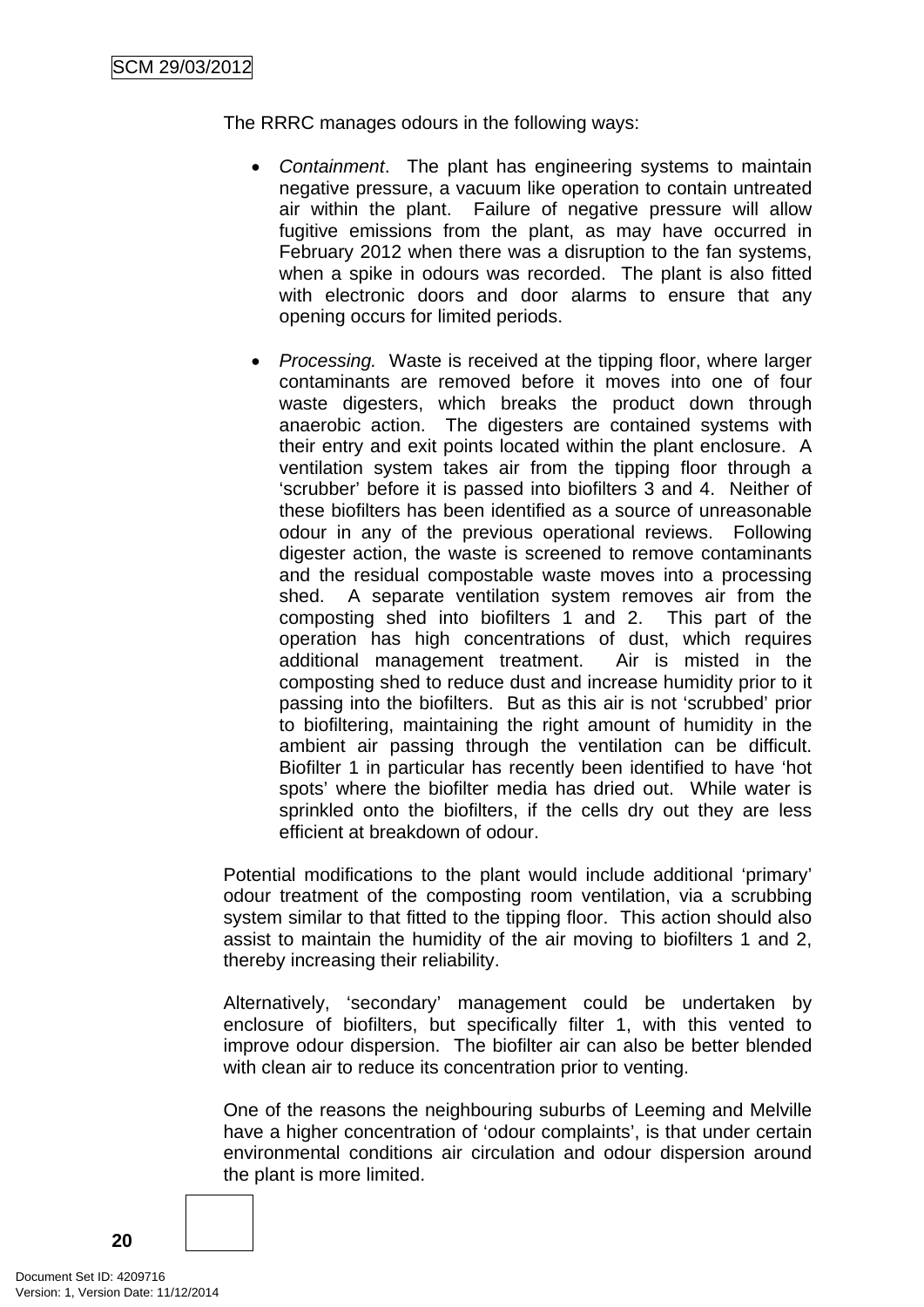In times of high ambient temperature and low humidity biofilters 1 and 2 appear to have a greater capacity to 'dry out'. Under these circumstances where there is a weak south easterly or easterly breeze, any residual odours from the biofilters disperse more slowly and would drift towards these suburbs. This was precisely the set of circumstances that occurred in March 2012 when Perth experienced its hottest March on record. It also came on the back of the fan failure in February, these two outcomes resulting in increased odour complaints.

Should the SMRC proceed to install additional primary and / or secondary odour treatment, one sure way to minimise any localised amenity impacts would be for the SMRC to reduce or not receive waste when any of these systems required were off-line. This would help establish the timeline for system modifications as modified systems would have to be in place by mid December 2012, or the plant cease taking waste until at least the end of April 2013, as this is the time period which typically produces the adverse environmental conditions as can be seen in the 2011 odour complaints history (Attachment 2).

Proposed Course of Action. If the SMRC is to remain viable it needs to return to operations as quickly as possible. Given the environmental conditions that typically impact its operations are largely over, the following 'amendments' to the new Licence could be recommended to the DEC:

- The RRRC reduces its waste input only receiving the waste of the members. The operation receives 84,000 tonnes of MSW per annum, but only 60,000 tonnes of which comes from the members. The reduction in throughput will reduce activity in the plant and odour generation.
- The Environmental Improvement Plan initiatives contained in the licence submission to the DEC need to proceed. The SMRC had identified a range of actions that it intended to take to the biofilters (particularly biofilter 1) and pressure management systems that are crucial to odour management.
- To allow independent scrutiny the SMRC should make operating data from these systems available to the public via its websites. Officers from the SMRC have advised that this is possible. A similar approach was adopted by Cockburn Cement Limited, where live monitoring of the emissions from its kilns was made available via the internet. Such an outcome would allow for community oversight and should reduce distrust between the community action groups and the SMRC about data accuracy.
- Prior to initiating capital improvements odour modelling for each option be undertaken. This data should be shared with the community and project participants so that everyone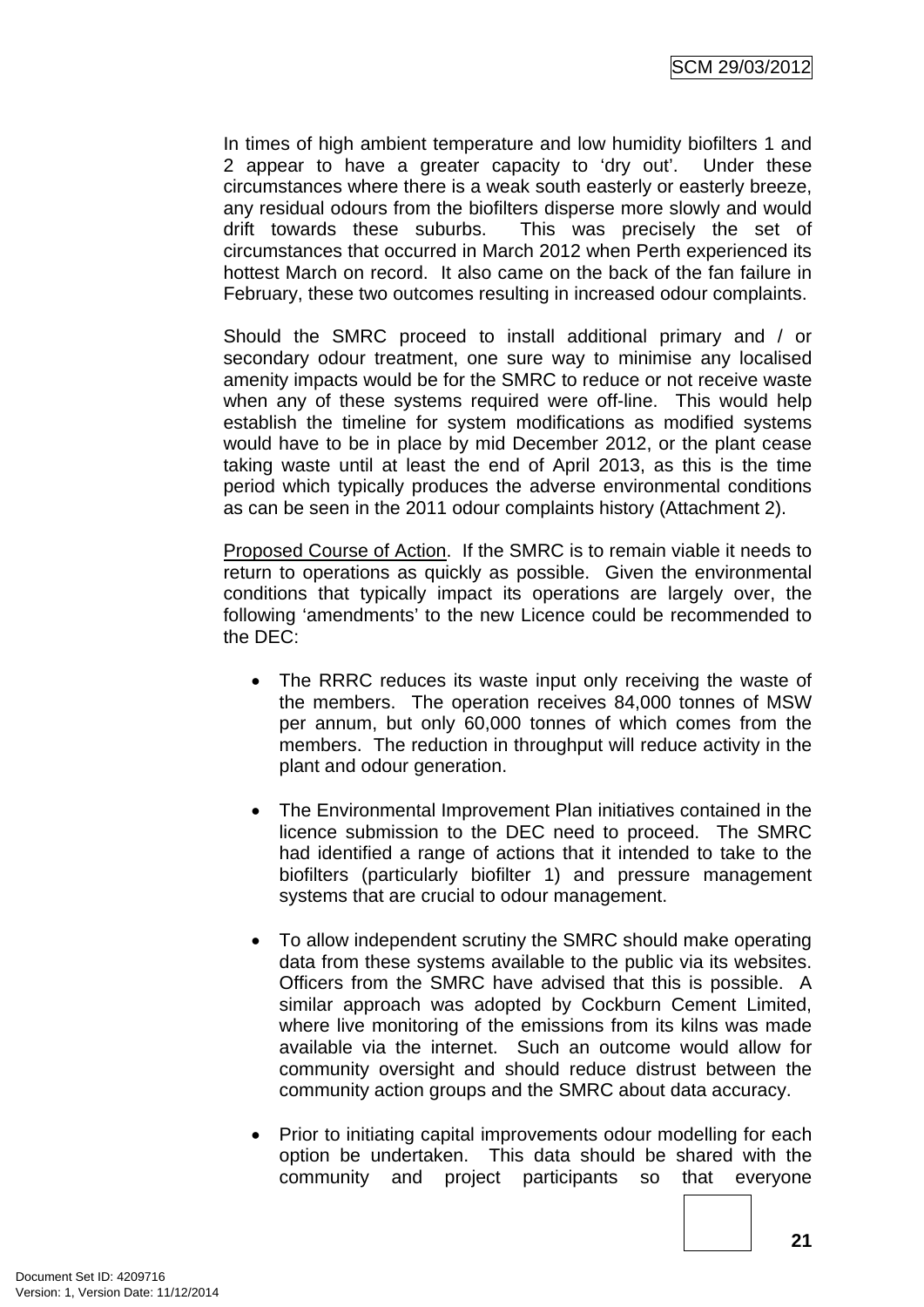understands the beneficial improvements and establish measurable baselines for these initiatives.

Conclusion. The new Licence issued for the RRRC has serious consequences for the SMRC. The EPA's decision will have the effect of making the SMRC insolvent if the participants don't agree to providing alternative income arrangements for the SMRC.

Paying the SMRC via a 'modified gate fee' would guarantee the SMRC could remain financial avoiding a requirement to seek the RRRC to be wound up at this point in time. This does not mean the Participants would be signing a blank cheque, but it would allow time for the DEC to consider an application for licence amendments, or an appeal against the current licence to be determined by the Minister.

Determining what additional odour management systems are required as well as the capital costs of each option will require detailed engineering design and costing. The project participants will need this information prior to making any further decisions on the future of the SMRC.

Any modifications to the plant will also require approval from the DEC and probably the City of Canning, who are the relevant Local Government Authority for actions required under the Planning and Development Act. Each of these actions will be subject to public scrutiny, a further way the DEC can ensure the public and local community of interest is intimately involved in this review process.

# **Strategic Plan/Policy Implications**

#### **Governance Excellence**

*To provide effective monitoring and regulatory services that administer relevant legislation and local laws in a fair and impartial way.* 

#### **Budget/Financial Implications**

Under the proposed modified waste charges arrangement, the cost of income support to the SMRC can be accommodated within the current budget allocations.

Proposals for additional capital expenditure will need to be fully costed and submitted to the participants for future consideration. Indicative costs for additional primary odour treatment, e.g. gas scrubbers, are in the range of \$2.0M.

# **Legal Implications**

Section 3.63 of the Local Government Act, 1995 provides the mechanism for the dissolution of a Regional Local Government. This is

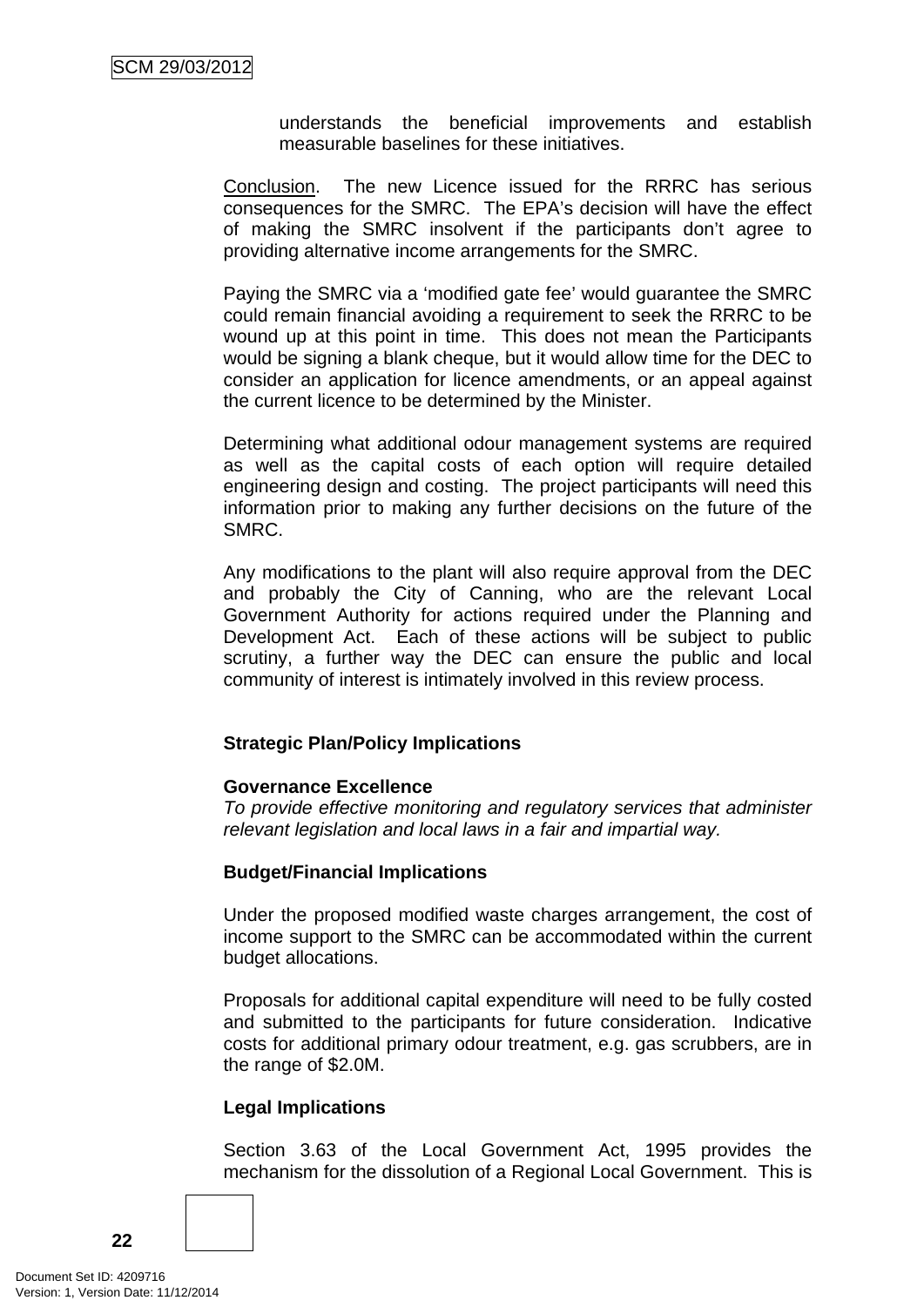reflected in the Establishment Agreement as referred to in the report (as Clause 8.20).

# **Community Consultation**

The City has not commissioned specific community consultation in the preparation of this report. However, a community attitude survey was commissioned by the SMRC in November 2011 and the results of that are attached. The report found strong support for the functions being performed by the SMRC on behalf of its member Councils, but also found that sections of the population have specific concerns about the management of odours.

# **Attachment(s)**

- 1. Unconfirmed copy of SMRC Minutes 11 April 2012.
- 2. DEC licence.
- 3. Odour complaint history.
- 4. SMRC Community Survey.

# **Advice to Proponent(s)/Submissioners**

N/A

# **Implications of Section 3.18(3) Local Government Act, 1995**

Nil.

# **10. (MINUTE NO 4755) (SCM 16/04/2012) - RESOLUTION OF COMPLIANCE (SECTION 3.18(3), LOCAL GOVERNMENT ACT 1995)**

# **RECOMMENDATION**

That Council is satisfied that resolutions carried at this Meeting and applicable to items concerning Council provided services and facilities, are:-

- (1) integrated and co-ordinated, so far as practicable, with any provided by the Commonwealth, the State or any public body;
- (2) not duplicated, to an extent Council considers inappropriate, services or facilities as provided by the Commonwealth, the State or any other body or person, whether public or private; and
- (3) managed efficiently and effectively.